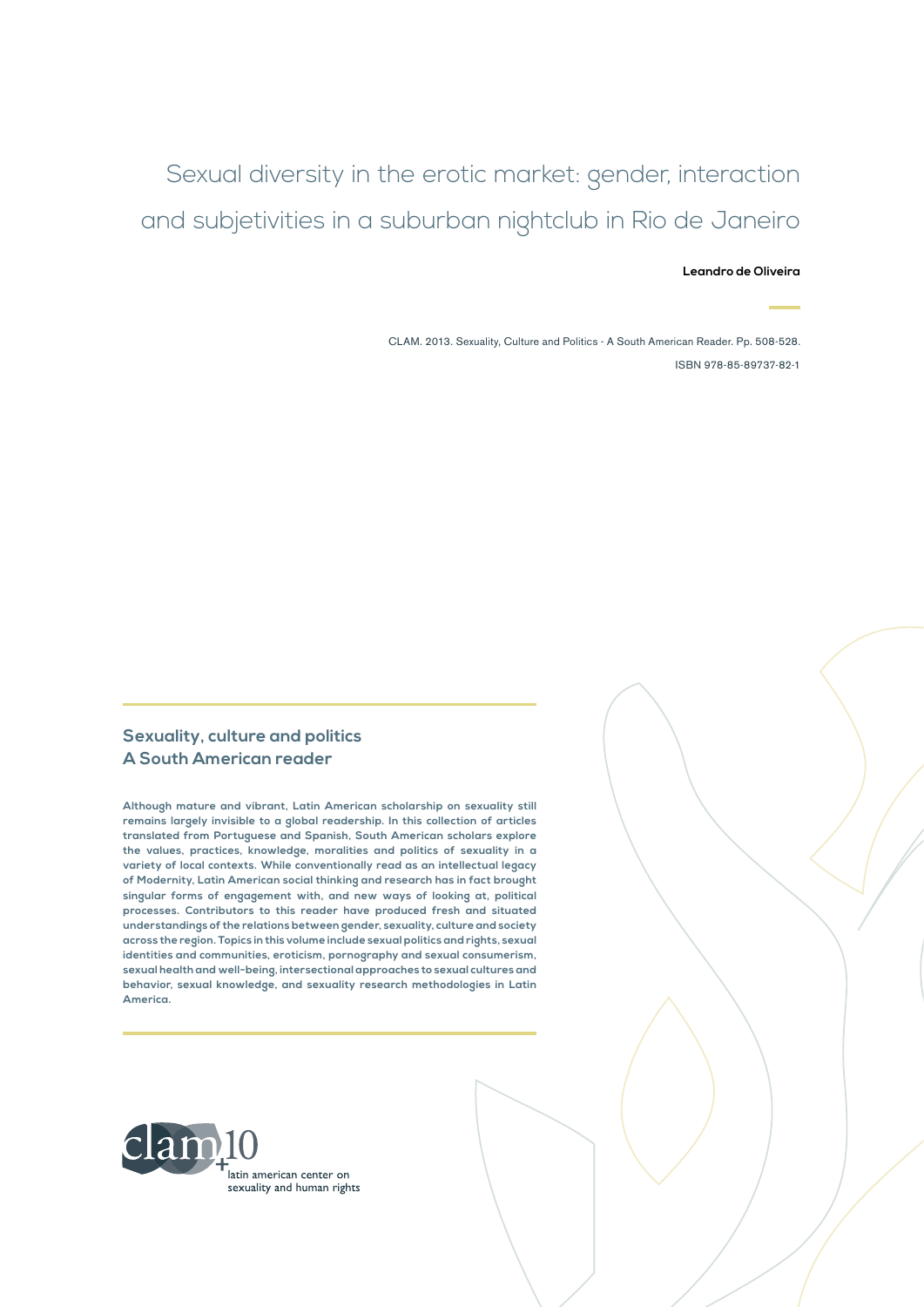#### **Leandro de Oliveira \*\***

In this article, based on fieldwork conducted between 2004 and 2005 (Oliveira, 2006).<sup>1</sup> I study the dynamics of erotic interaction at a nightclub located in the suburbs of the city of Rio de Janeiro, frequented by a predominantly lower class public, patronized by *travestis*, cross-dressing gays and their sexual partners.2 This nightclub is unique in the *carioca* GLS circuit, recognized by its patrons as the only club where "men don't pay a cover". Door fees are only charged for patrons whose gender performances are classified as "feminine". Within the club, there are relatively well-lit public areas, labeled "back alleys", used by clients to engage in sexual practices with one or more partners. Paying ("feminine") patrons claim they frequent the club because there it is possible to establish erotic interactions with individuals classified as "men" or "real men," who are excused from paying entrance fees.

The social networks delineated at this space make different forms of exchange possible between the various patrons, involving the accrual of equivalent quantities of sex, money, prestige and other (in)tangible matters. In this sense, these networks can be metaphorically referred to as a "market": a circuit where various categories of people act as givers and receivers of pleasurable experiences. In this article I seek to examine how codes of exchange and forms of participation are established within

<sup>\*</sup> Translated from Portuguese by Thaddeus Gregory Blanchette. Originally published as: OLIVEIRA, L. de. 2009. "Diversidade sexual e trocas no mercado erótico: gênero, interação e subjetividade em uma boate na periferia do Rio de Janeiro". In: DÍAZ-BENÍTEZ, M. E. & C. E. FÍGARI. *Prazeres Dissidentes*. Rio de Janeiro: Garamond. P. 119-145.

<sup>\*\*</sup> PhD. Assistant professor at Regional University of Cariri.

<sup>1</sup> I would like to thank Maria Luiza Heilborn, Sérgio Carrara and Luiz Fernando Dias Duarte for their orientation, friendship and precious suggestions for this project. I would also like to thank Fernando Rabossi, Marcelo Natividade and Camilo Braz, for early readings and valuable comments. The fieldwork was conducted benefitting from a NEP/UNICAMP, ISC/UFBA, IMS/ UERJ, IS/CIP/SES/SP Research Methodology Training Program for Gender, Sexuality and Reproductive Health grant, with support by the Ford Foundation.

<sup>&</sup>lt;sup>2</sup> I use the term *cross-dressing*, a category alien to the universe under study, to refer to the practice of wearing clothes of the opposite sex without a necessary association to specific manifestations of sexuality. Gays who practice cross-dressing in the context of this ethnography are called *bicha-boys* (literally, 'teenage-like fags') by *travestis*. The category encompasses 1) gays who adopt a masculine performance; 2) gays that dress like women; 3) individuals designated as male at birth who are taking their first steps along the moral career path of the *travesti*. The *bicha-boy* label can also appear in cross-dressers' selfrepresentation strategies, although those whom I talked to prefer to present themselves as "gays." One can thus see how *bichaboy* evolves through performance, the adoption of a feminine name in specific contexts and the employment of certain types of clothing and accessories. I employ the category "cross-dresser" here to refer to individuals who cross-dress but do not remodel their bodies in the manner typical of travestis, who in turn make use of use of hormones and silicone. In the present article, the term "cross-dresser" encompasses a broad range of self-representation strategies and manners of subjective investment.

Translator's Note: *Travesti* is a Brazilian emic category. It references male-born individuals who live as female, engaging in more or less permanent body changes, usually involving the use of hormones and silicone, but who do not modify their genitals surgically.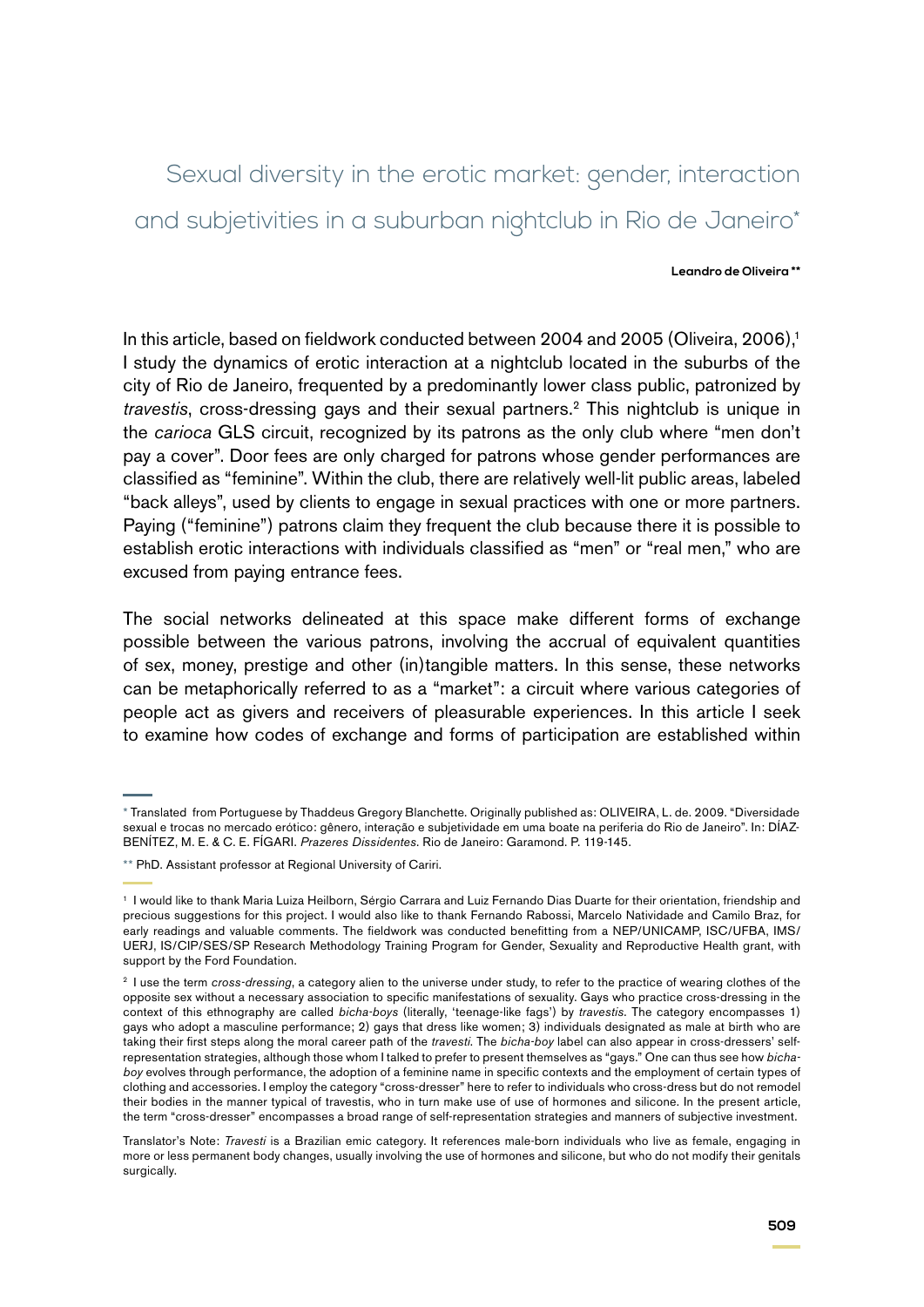these particular networks. I begin my analysis with a theoretical digression regarding erotic exchanges, which I then problematize utilizing ethnographic material. My goal is to explain the possible linkages between flows of exchange and the constitution of gendered subjects.

# **Markets, careers and "sexual" orientations**

Towards the end of the 1970s, an article by sociologist Michel Pollak (1986) suggested that the networks formed by homosexual men in the years of "sexual liberation" apparently constituted a model for autonomized sex. According to Pollak, the networks employed to find sexual partners operated according to the logic of a market in which "orgasms were exchanged for orgasms." This sexual market was understood by particular social segments as an idealized form of sexuality. Cut loose from considerations of kinship and social obligation, it furnished answers to the problem of how sexual and affective life could be managed outside of the framework and pressures of stable conjugal relationships. Assuming that "all clandestine life demands organization in order to reduce risks and maximize the efficiency of social action," Pollak suggests that the stigma attached to homosexual practices exacerbated the separation between sexual and affective practices; making transactions in the homosexual market largely depend on rational calculations. The logic underlying these erotic exchanges would thus operate to minimize investments and maximize orgasmic return (Pollak, 1986, p. 57).

Networks of homosexual sociability can thus be considered as a privileged case wherein sexuality is "disembedded" and relatively freed from wider social concerns.<sup>3</sup> Pollak expresses skepticism towards "sexological" explanations of sexuality that represent these networks as a form of "liberation" for the individuals enmeshed in them. He seeks to demonstrate how a process of collective rationalization, at play in the formation of these circuits, can generate a new set of social norms which can be just as restrictive or limiting as the older ones. Pollak's formulation are persuasive to conceive the sociological outlines of networks of sexual exchange during the period when the "homosexual community" was gaining.<sup>4</sup> However, Pollak does not take his critique of the sexological representation of sexuality as far as he might. He assumes that the exchanges he studies are regulated by "the accounting of pleasure that has the orgasm its basic unit" (Pollak, 1986, p. 57). He seems to presume that these units of measurement (orgasm, pleasure) are not in and of themselves plural, or capable of

<sup>3</sup> Duarte (2004, English version in the volume) links this idea of "disembeddedness" modern Western historical process whereby the ideal of a subject disconnected and uprooted from social circuits is constituted. Anthropological studies of sexuality, expressing romantic influences, have a "disposition to re-embeddedness" in which the disembeddedness of sexuality, characteristic of Western thought, is criticized and displaced by confrontation with other cultural realities, yet not effectively suppressed.

<sup>4</sup> Pollak's empirical material comes from two quantitative studies, one in Germany and the other dealing with homosexuals in San Francisco in the 1960s-70s.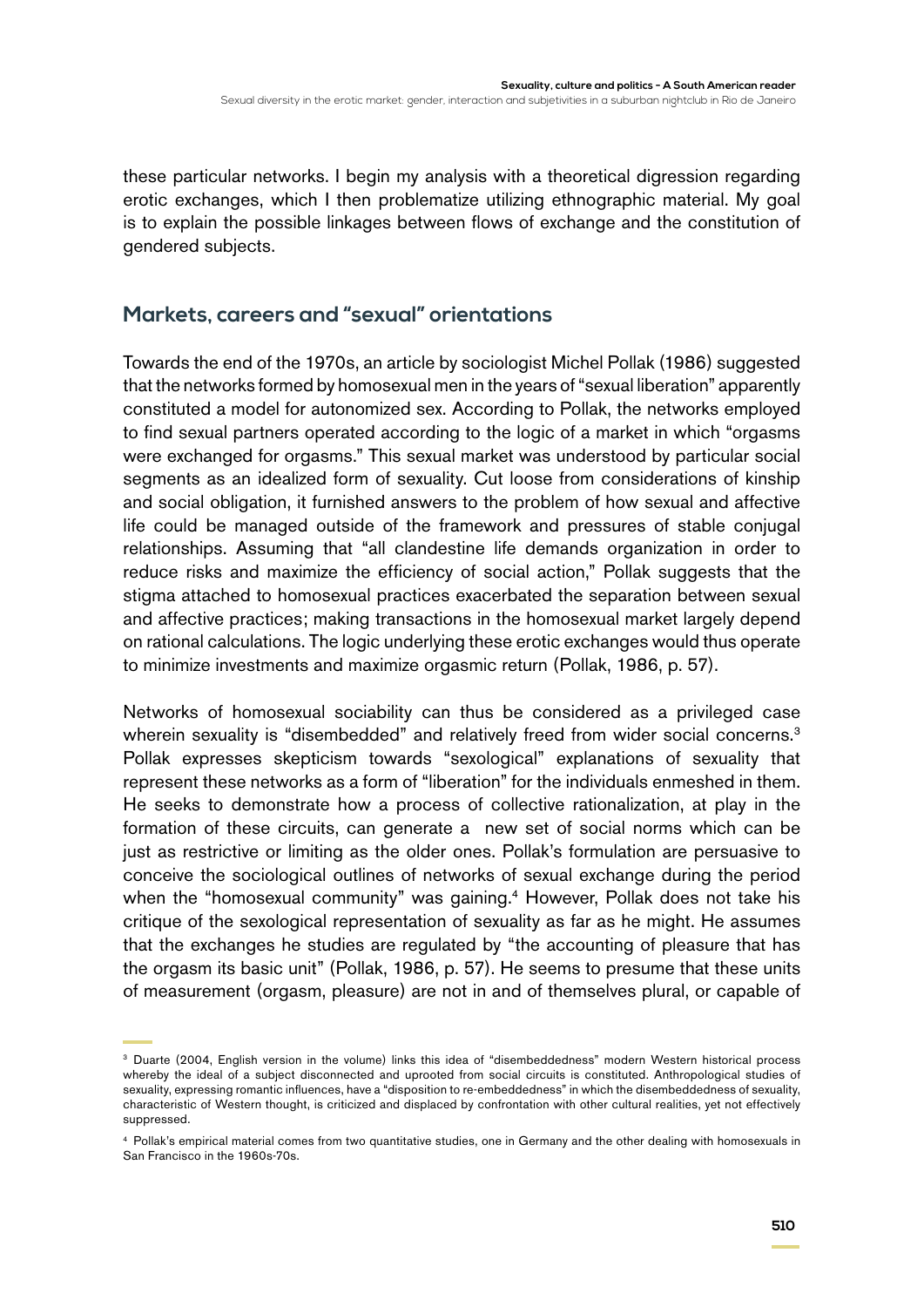being invested with different erotic meanings in different situations as they interact with other social markers such as gender, age, class, etc.<sup>5</sup> The author recognizes that other social factors (economic, cultural and esthetic) have an impact on erotic exchange, but only as "impurities" that somehow pollute erotic markets, whose functioning principles are held to be relatively similar in different contexts.

Pollak (1986) links transactions in the erotic marketplace to the elaboration of subjectivity, suggesting that this is where the *homosexual career* is constituted. Pollack applied the notion of "career" in order to speak about phenomena that can be grouped under the rubric of "sexuality," as heuristic resource useful to restitute to those experiences qualified as "sexual" certain interpersonal elements which have tended to be erased by modern Western thought on the subject.<sup>6</sup> By affirming that the homosexual career is delineated through participation in a "market," Pollak emphasizes learning dimension involved in the recognition of specific sexual desires and in the assimilation of techniques designed to gain partners, both acquired by participation in these networks. Although cleavages are introduced by factors such as race and class, which imply different degrees of market participation and different reactions to its norms, subjects are generally supposed to enter the erotic market in conditions of formal equivalency as "consumers" and "suppliers" of "orgasms" within a relatively clandestine sphere of activity. In other words, Pollak's model presumes that the *degree* of participation might vary from individual to individual, but the *ways* in which individuals participate are essentially the same. There would be a minimum level of shared experience around the recognition of desires, the maintenance of secrecy, and socialization towards a "collective" destiny which demarcates the specific nature of the *homosexual career*.

Attaching the prefix "homo" to the concept of sexual careers introduces a problem which I do not aspire to solve, but which is nevertheless relevant in the context of discussing exchanges in the erotic market. It is the dilemma encountered by Natividade (2003; 2007) in dealing with the "homosexual careers" of evangelical Christian men. Although Natividade's informants in certain cases report that they mainly or exclusively engage in affective or bodily contact with persons of the same sex, some of them reject the label "homosexual," defining themselves as "bisexual" or "heterosexuals struggling against homosexuality". As that ethnographic case demonstrates, the elaboration of the self might also imply the construction of discourses regarding one's own sexual

<sup>&</sup>lt;sup>5</sup> Pollak's program could render productive insights in the light of recent research on consumption and market phenomena. The rise of consumption in modernity understood as an effect of cultural attention to the emotions, desires and imaginations of consumers. It intensifies subjects' anxieties, feelings and sensibilities beyond rational calculation (Campbell, 1995; 2006). In this perspective, the recent apparent liberation of sexuality from traditional restrictions can be understood as part of a device for the incitement of sensibility, which operates by placing increased value on sensory experiences, excitement and the emotions (Duarte, 1999). This critique, however, goes beyond the objectives of the present article.

<sup>6</sup> The genealogy of the notion of "career" for the analysis of relationships between individuals and society in different spheres of activity began with the Chicago School's notion of *moral career.* This term refers to the transformations that take place in the construction of one's sense of self in the course of a given biographical trajectory: "the regular sequence of changes that career intails in a person's sense of self and in his frameworks of imagery schemes he uses to judge himself and others" (Goffman, 1961, p. 128). Further elaborations of the notion of *sexual careers* seek to circumscribe these changes in one's relation to oneself, focusing on the subjective elaboration of events which are lived in the sphere of erotic interaction.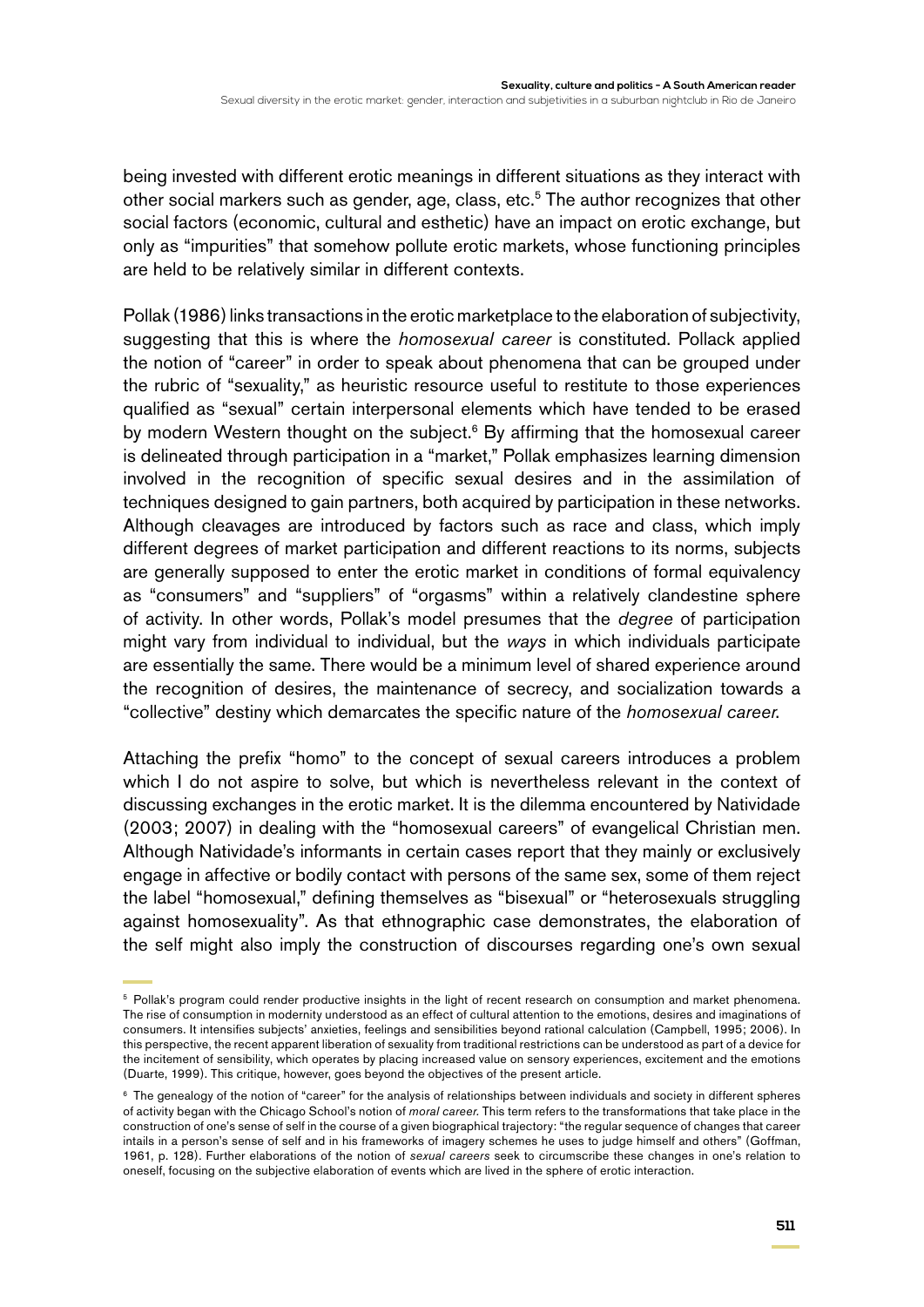orientation which collide with the criteria employed by the researcher to classify their informants' biographical trajectories.7

As Heilborn emphasizes (1999), the analysis of sexual careers presupposes the recovery of "a path of experiences within the realm of affection and physical contact with people." It makes possible comparisons between biographical trajectories and distinct cultural scenarios. One of the merits of this approach is that it allows shifting focus away from the problem of a subjects' sexual "identity" or orientation, and towards partial and contingent retrospective constructions of lived experience. Heilborn addresses the issue that "sexuality doesn't have the same degree of importance for all subjects," arguing that "this variation is an effect of social processes that originate in the value that sexuality has in various social niches and in the specific social scripts that people employ" (Heilborn, 1999:40). The implications of this observation for the investigation of erotic forms that, up until recently, have been referred to as "expressions of sexual diversity" have yet to be explored. They point to a series of problems that are pertinent to the intersection of factors such as class, gender and erotic preference. How to deal with the incongruence all too often apparent between a given biographical trajectory and the subjective elaboration of that trajectory? And how to think about the relationship between sexual "careers" and "markets"?

This incongruence becomes more acute as the social field of sexual diversity gains substance and density, possibly projecting around itself new shadowed areas and "new marginalities."8 For the past decade in Brazil one has witnessed the constitution of "sexual identities" in the political sphere, associated to the fragmentation of the domain of "non-heterosexual" erotic subjectivities, which had until then been encompassed by the rubric "homosexuality". Gays, lesbians, travestis, transexuals, transgenders and bisexuals (to name but a few of the more common categories) widened the arch of possible, recognizable market of possible subject positions intelligible within the universe of "peripheral" sexualities. They also brought increased complexity to the social scripts employed in the processes of elaborating subjectivity. This relative erosion of "homosexuality" as an all-encompassing category has presented a challenge to academic analysis. In the context of socio-anthropological understandings of "homosexuality," something similar to the process identified by Lévi-Strauss (1962) with regards to totemism and hysteria is happening: at the very moment in which scholars are beginning to contemplate the phenomenon in all its socio-cultural complexity, the

<sup>7</sup> Similar refractions of the norm of sexual orientation have already been noted in other works. Particularly illustrative in this respect is Soares' material (2002:137) regarding the trial of a Brazilian national in New Jersey charged with murdering a U.S. American [both males]. The accused admitted to maintaining sexual relations with the victim, but vehemently denied the prosecutor's claim that he was "homosexual"—a negation that is hardly intelligible according to the North American cultural codes that were in play during this case.

<sup>&</sup>lt;sup>8</sup> The use of the concept of "sexual diversity" to refer to "non-heterosexual" populations appears to have accompanied the dissemination of the category "GLS" (gays, lesbians and sympathizers) in the Brazilian market, beginning in 1994 (França, 2006). It would be pertinent to investigate the inflections that this expression takes in its contexts of use and what modalities of practice/people might be implicitly or explicitly excluded from the applications of this broad definition.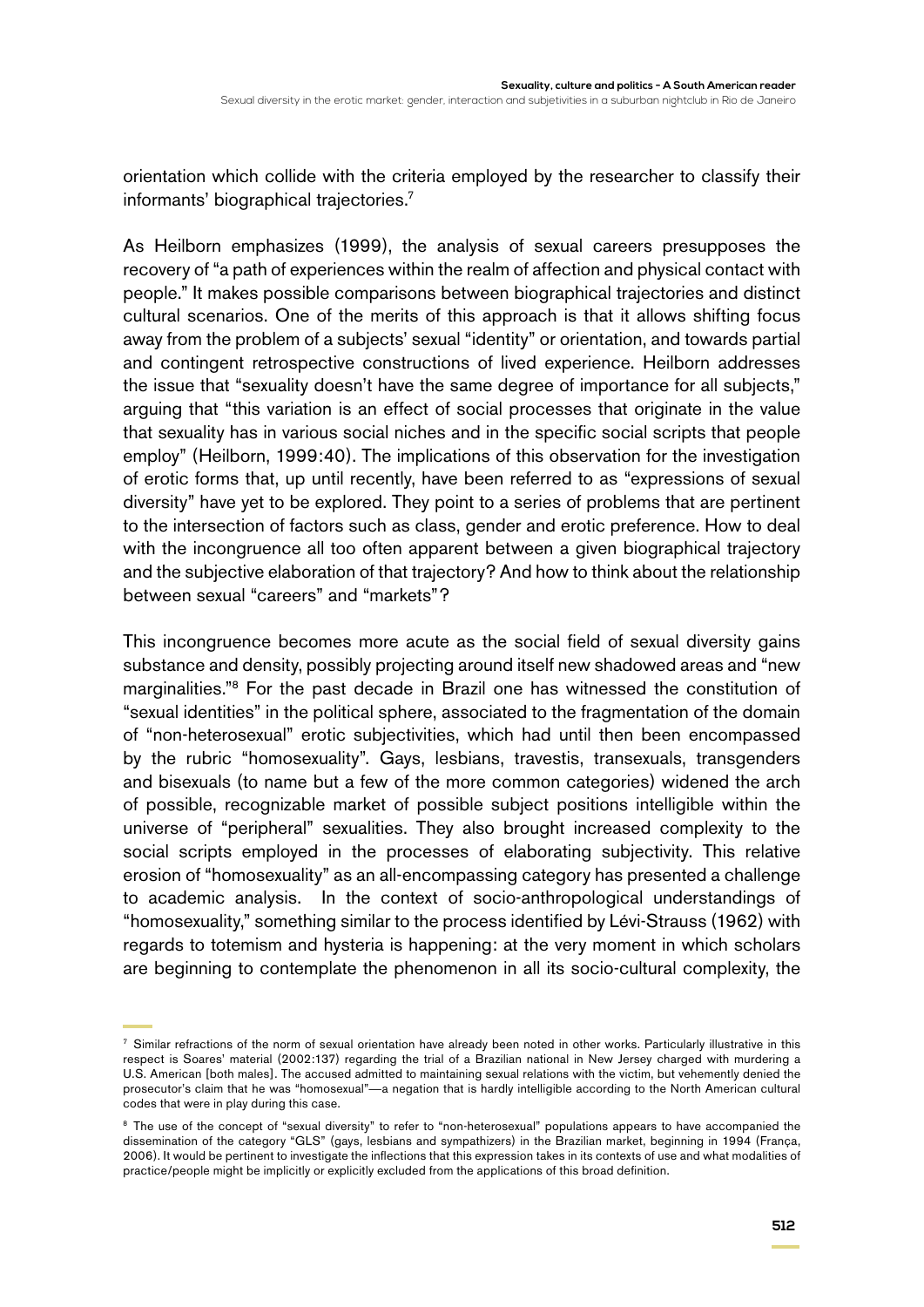ethnographic "ground" is giving way beneath their feet. One no longer knows precisely which practices, subjectivities, or social networks can be included within the category "homosexuality," given that an ever-more pluralist scenario is unfolding. Furthermore, new forms of erotic elaboration question the very boundaries between the sexes (man and woman) and genders (masculine and feminine).

By referring to this population as subjects who express or live different manifestations of sexual diversity, we can avoid the problems that the erosion of "homosexuality" as a social category has created for the notion of sexual orientation. Certainly, we cannot lose sight of the political advantages of the expression "sexual orientation," which make its reiteration a strategic necessity for actors engaged in the defense of the rights of sexual minorities. The legitimization of erotic behavior with same-sex partners as something beyond manipulation by free will, and not pathological, makes possible the formulation of demands for recognition in the political sphere, neutralizing the stigmas and asymmetries which have burdened the history of subjects who express their sexuality in these terms (Câmara, 2002). I suspect, however, that the uncritical use of the notion of "sexual orientation" may create more insidious forms of social control than pure and simple exclusion. In my attempt to explain some of these possible effects, I would like to address an inconvenient "epistemology" that has emerged in the uses of this concept, which makes it prone to a certain type of naturalization. In particular I refer here to the tendency to establish two or three different types of sexual orientation and the correlated belief that all adult subjects in a given culture possess one of these which, although it might change during an individual's life, while active is nevertheless solidly and immutably that one orientation.

Câmara (2002) observes that, in the political disputes over the inclusion of language seeking to eliminate discrimination based on "sexual orientation" in the Brazilian Constitution of the 1980s, this expression emphasized the socially constructed character of desire, in opposition to the perception that sexual behavior was the result of biological determination and individual will. Rhetorically, however, "sexual orientation" was presented as a neutral "fact" that should be taken for granted. As it appears in a document by *Triângulo Rosa* (Pink Triangle), a gay activist group, "orientation is a neutral term that expresses a fact, without further moral or medical implications. It signifies a direction. Nothing more, nothing less" (apud Câmara, 2002:97). "Sexual orientation" thus tends to be employed as if it expressed a state which can be objectively comprehended. In this sense, it becomes a common measure of erotic experience, leveling other distinctions between subjects and assuming the tone of evident fact. It does not consider the possibility that, in certain contexts, the sex of the chosen partners might be a detail created by interaction, invested with greater or lesser importance, but not necessarily the key sign through which a specific subjectivity is constituted. Underpinning this use of "sexual orientation" a very specific cultural assumption is implicit: the certainty that people posses a *single* and *true* sex (to employ Michel Foucault's (1980) expression.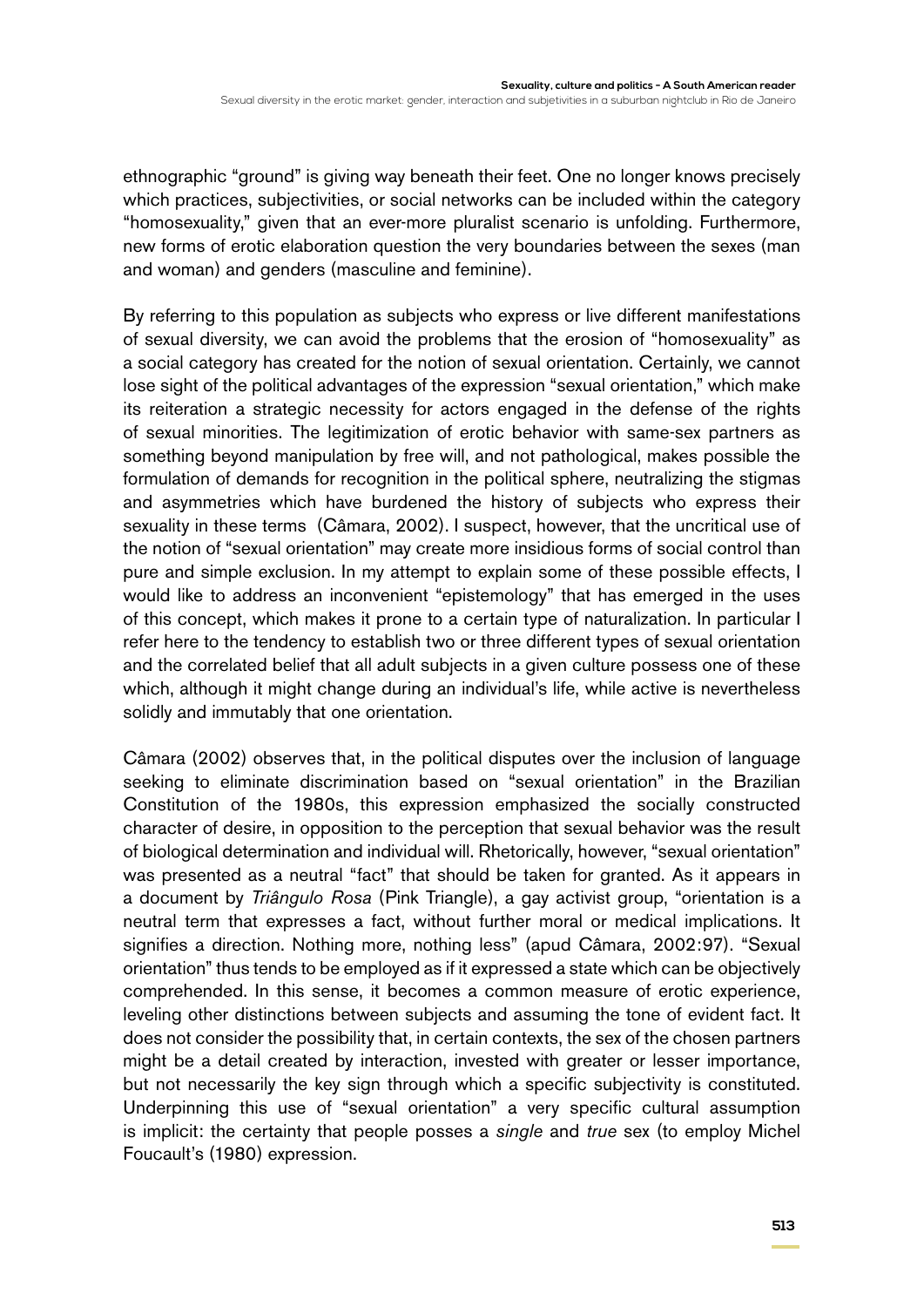The belief in the existence of two sexes, set apart by incommensurate difference and anchored in the physical facts of the body (Lacqueur, 1990) is implicit as a premise by the tripartite classificatory system of "heterosexual," "homosexual" and "bisexual" (Costa, 1996). In this system, the preference for partners of a given "sex" (indelibly written upon the materiality of a body) is understood as the most relevant behavioral trait, regardless of how subjects elaborate their own erotic subjectivities. A rhetorical question might clarify the limitations of the indiscriminate projections cast by this classificatory system: what is the *true sex* of a travesti? And a second question might follow, pertinent to the erotic markets in which travestis circulate: what is the sexual orientation of their partners: homosexual, bisexual or heterosexual? Do they engage in "homosexual practices" without developing a homosexual "identity" or "subjectivity"? What can we gain from following this spiraling set of abstractions, based as it is upon the shards of dubious taxonomies?

To question a given subject's sexual orientation is a performative act which produces this suspect object—anatomical-physiological "sex"—as a productive effect of the interrogation itself.<sup>9</sup> Does this mean, then, that there are people with no sexual orientation? Once again, this sort of question is fatally compromised by forms of thinking that are problematic, at best. Sexual orientation should not be understood as a substantive attribute that can be "present" or "absent" in people, but rather as a normative apparatus, an alignment of distinct practices and discourses that converge upon a certain theme, constructing and regulating subjects. If we can employ it in this fashion today, it is only because of the paradoxes created by the increased visibility of subjects who expose certain fissures in the myth of human sexual dimorphism. The point that should interest us here is not whether this or that person "actually" has a "sexual orientation" (as if this expression were a neutral tool capable of objectively describing a certain set of phenomena), but whether or not social expectations exist that compel subjects to make elaborations about themselves using these terms.

This normativity which incites the subject to adopt a self definition according to their "true sex" and the "true sex" of their partners (a double injunction to tell the truth) is elaborated through specific networks of circulation of sexual partners, exercising an effect upon the perception and management of sexual conduct. In certain social networks, it is possible that the norm of sexual orientation is impacted by local forms of regulation of erotic exchange—circuits which can more or less be described by the metaphor of the "market" and which maybe constitute, as an effect of consumerproducer activity in this market, "careers" which cannot be adequately measured according to sexual criteria alone.

<sup>9</sup> I have appropriated an elaboration of Judith Butler's regarding performativity (1993): the hypothesis that subjects' material and corporeal subjectivity are the sedimented effects of performances repeated in a flow of continuously re-contextualized citations (Oliveira, 2006; 2007).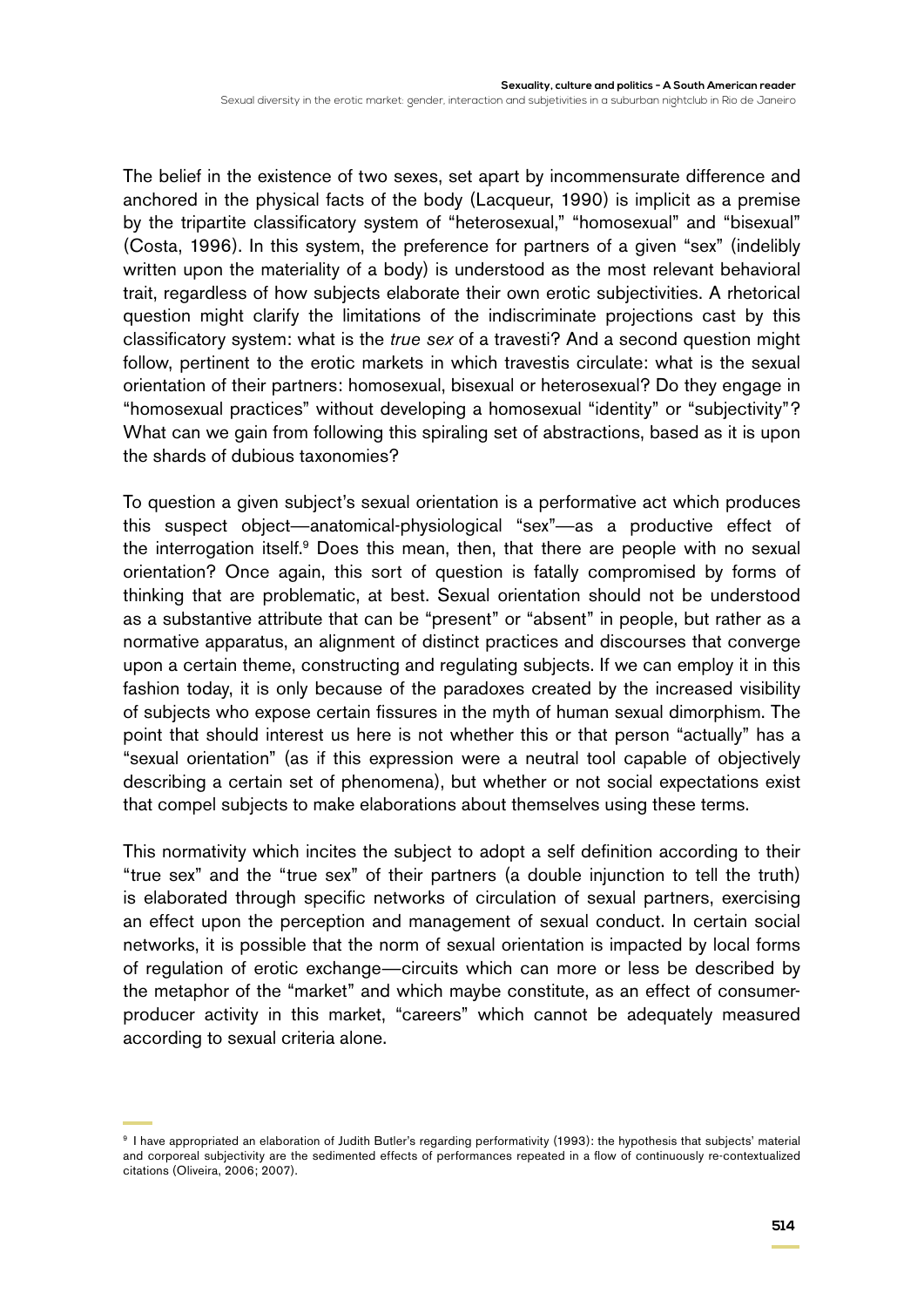My research into the erotic intentions of travestis, gay cross-dressers and their sexual partners furnishes material that can usefully illustrate this point. This was collected in a context where sociability was distinctively geared towards sex. In other situations and with other subjects, perhaps, the discourses regarding eroticism and erotic exchange, which I relate below, would be organized in a different manner. However, at least within the walls of the nightclub, the categories "homosexuality", "heterosexuality" and "bisexuality" were not spontaneously referred to by informants. At the time, I felt that it would be difficult to investigate the meanings that those categories took on,<sup>10</sup> as the following conversation with Fernanda,<sup>11</sup> a 30 year-old travesti, shows:

Leandro: You know that the *men* who come to this club are bisexual?

Fernanda: Ah, maybe some are. But most are *active*.

Leandro: How so? Aren't bisexuals active?

Fernanda: No. A bisexual doesn't *give* and *eat*. 12

The cultural "misunderstanding" related above revolves around the fact that Fernanda seems to not relate the term *bisexual* to the "biological" sex of the partners of the men in question, but rather to their sexual practices. More troublesome than resignifications of this type were my suspicions as to the intensity of the performative effects caused by my attempts to draw the clubs' patrons into a discussion about their "sexual orientation." Witness, for example, the following dialogue with Vanessa, a 35 year-old travesti:

Vanessa: When I started coming to the club, I wasn't a travesti yet.

Leandro: How did you see your sexuality then?

Vanessa: Ah... I was always like this: feminine.

Leandro: But before you became a travesti?

Vanessa: Then I was a *boy.*<sup>13</sup>

Leandro: So did you GO out with men back then?

<sup>&</sup>lt;sup>10</sup> The utterances reproduced in this article are reconstructed from conversations and interviews at the night club, therefore I was not able to use a recording device. They were registered as faithfully as possible in my field diary.

<sup>11</sup> All names given here are fictitious in order preserve my informants' anonymity and privacy.

<sup>12</sup> In Brazilian sexual jargon the verb *to eat* (comer) is employed to designate penetrative vaginal or anal activity in sexual intercourse, while *to give* (dar) signifies receptive activity (Fry, 1982; Parker, 1991).

<sup>&</sup>lt;sup>13</sup> Translator's Note: Although "boy" is an English borrowing in the original, it does not merely signify "young male". In Brazilian sexual slang, it highlights an immature form of masculinity with performative pretensions of one sort or another.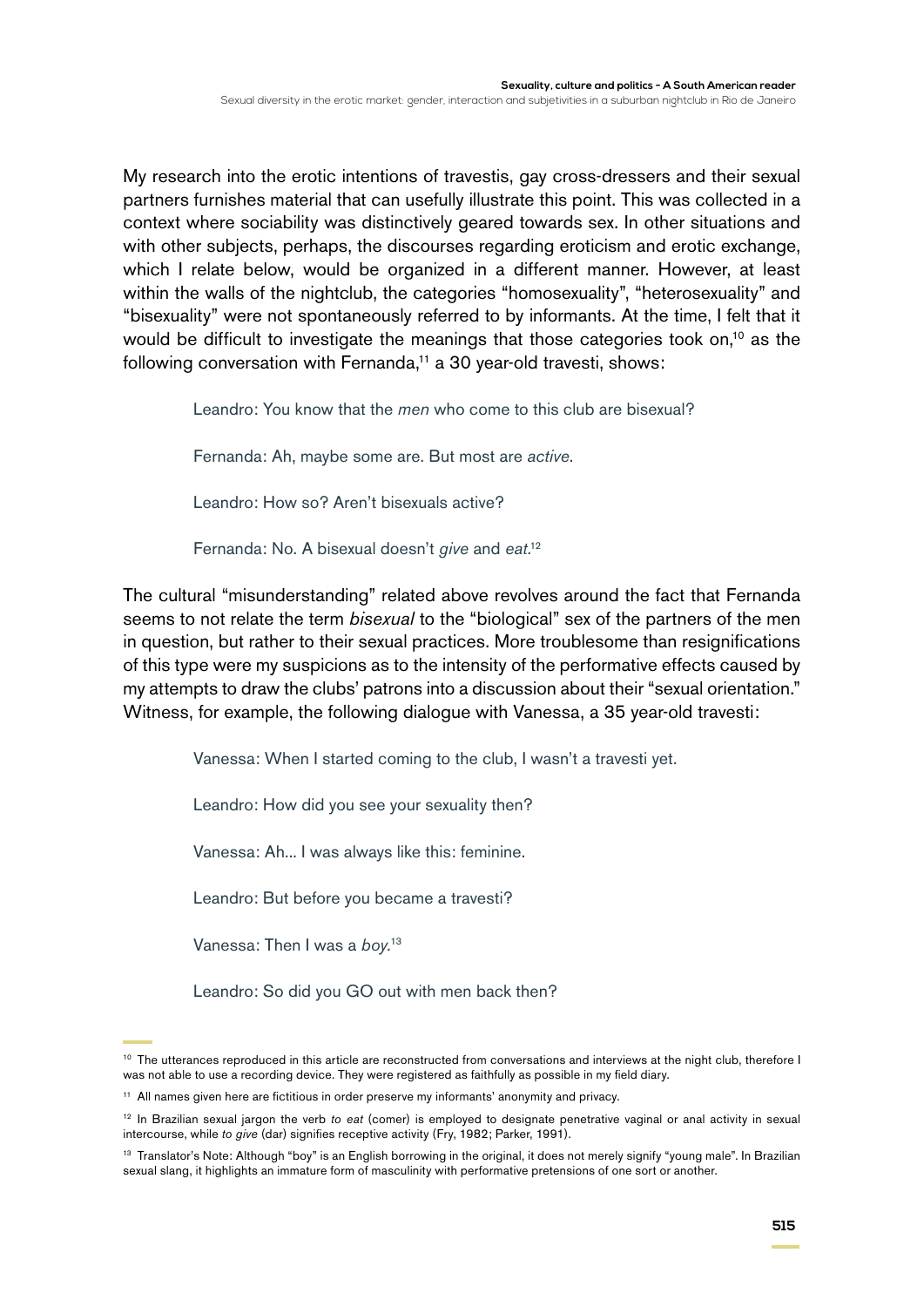Vanessa: Yes.

Leandro: And what did you see yourself like? Did you consider yourself to be homosexual or gay?

[Vanessa is silent, as if she's thinking]

Vanessa: I don't know. Is a travesti a homossexual?

Leandro: I want to know your opinion...

Vanessa: Look, I think travestis are heterosexual because we like men, right? But if a travesti screws a closeted homosexual for money, turning a trick, even being active [playing the penetrative role] while she's turning it, then that's because the homosexuals like that sort of thing.

Leandro: So someone can be heterosexual and still screw homosexuals?

[She looks at me again, silent and vaguely perplexed. Finally, she answers:] Vanessa: I don't know.

At the time, I was not able to give these small but disconcerting dialogues their proper weight. Aside from the fact that these terms circulated in the club in a way that I was not accustomed to hearing, I also felt that if I were to confront people with these hegemonic classificatory categories I might end up inducing them to edit out the forms they used to make sense of their own erotic experiences and conducts. In this, I was following the prudent advice of John Gagnon regarding the power effects that accompany the use of categories regarding sexual "orientation" or "preference:"

> The routine use of terms such as *homosexuality* and *homosexual* in a variety of scientific and lay contexts expresses the widely held, perhaps near universal, belief that we know what these words instruct us to think and to study (Gagnon, 2004:99- 100).

[...]

What is required is a constant recognition that acts of usage and explanation are acts of social control in the strong sense, that "homosexual" and "homosexuality" are names that have been imposed on some persons and their conduct by other persons—and that this imposition has carried the right of the latter to tell the former the origins, meaning and virtue of their conduct (Gagnon, 2004:105).

In the networks that I researched, the disembedding of sexuality seems intercepted by discourses and practices which converge to reiterate certain gender asymmetries. The emphasis conferred upon gender in the local *ethos* exposes certain fissures in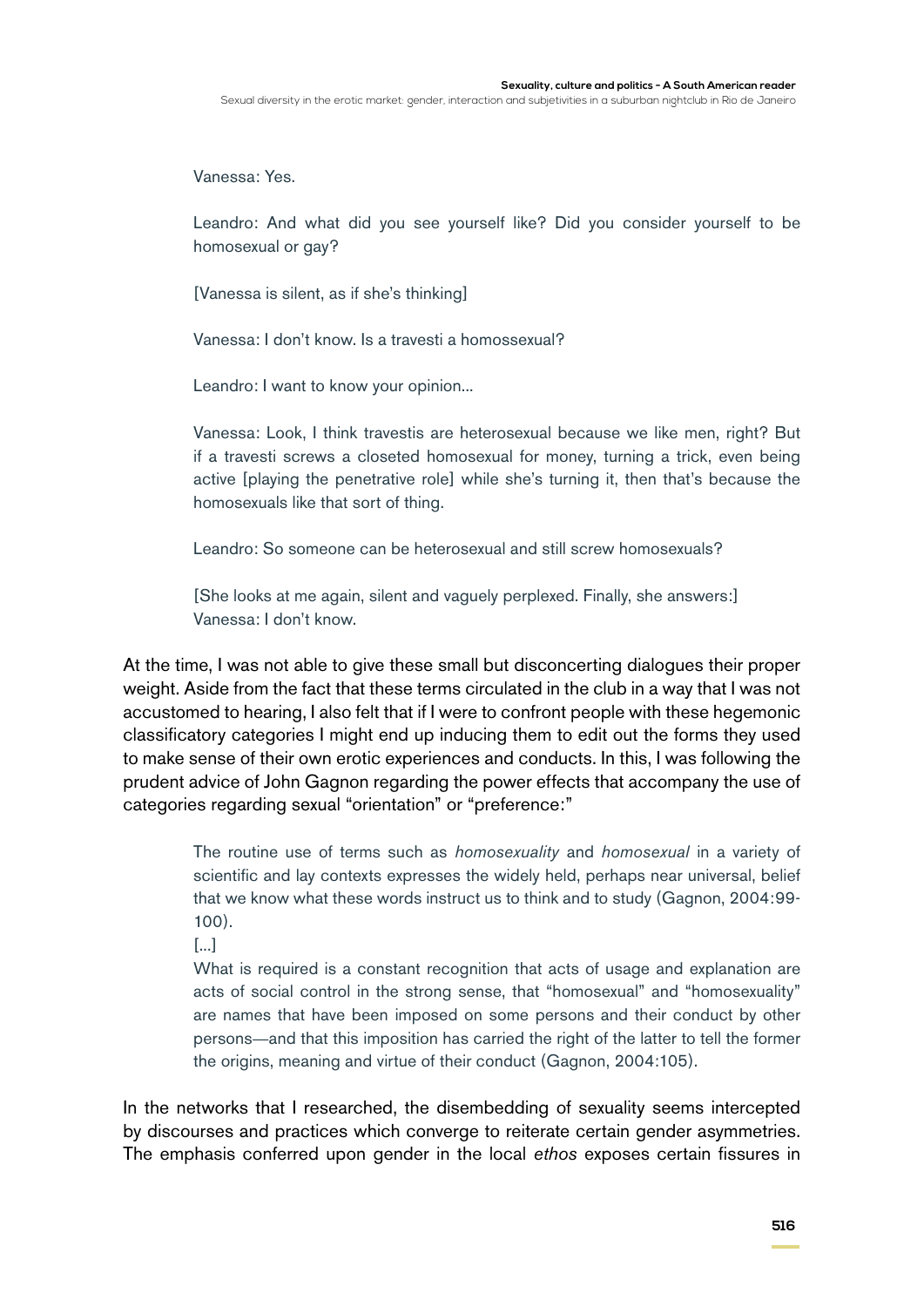the domain unveiled by "sexual orientation" hidden domination, helping to retrace connections between different forms of participation in this erotic market. What slowly became clear to me was that, in the context under investigation, the masculine-feminine opposition seems to be the most relevant axis via which subjects measure each other in their interactions.

I asked Vanessa how she saw her sexuality when she was young and she replied that she had always been *feminine.* In this context, gender conventions gain greater relevance, credibility and efficacy than beliefs in sexual orientation. Two frequent remarks stood out in the speech by partners of travestis and gay cross-dressers, as regards to themselves: "I'm a man" and "I'm not a fag". Duly referenced to the contexts in which these statements occur, they imply a rejection of a self-identification with homosexuality and femininity. What is emphasized in these self-definitions is a manifestation of gender via conventional signals that demonstrates (to my mind) a certain resistance to a world perception collated to an assumption of the species sexual dimorphism, and to the consequent pigeonholing of erotic conduct in terms of sexual "orientation".

# **Gender and exchanges in the erotic market**

The analytical key I propose means that we not consider eroticism as merely an elaboration of subjectivity, but also as a mode of social activity in which agents engage with one another—and shall inquire, first and foremost, about the networks in which this engagement occurs. Utilizing my ethnographic materials, it is possible to bring together scattered threads which link to ways in which the regulatory practices that emerge around the performance of gender qualify or disqualify certain experiences, make them more or less accessible to this or that subject, and point to possible consequences for these acts.

As I observed above, one of the attractions of this club, in the eyes of the paying public, is the possibility that patrons have to interact with erotic subjects classified as *real men* (or simply "men") who show an erotic preference for people who look and behave feminine. A set of discourses and regulatory practices prescribe as norm sexual exchanges between partners who play contrasting gender roles, and disqualify sexual exchanges between partners who play symmetrical roles.<sup>14</sup> In this erotic market in which "men do not pay," travestis do not practice prostitution—the exchange of sex for money—but maintain "free" erotic interactions with their partners of choice. Being perceived as more "feminine" or "masculine" in these social networks (said perceptions

<sup>&</sup>lt;sup>14</sup> The perception of what is "masculine" or "feminine" or what is the "same" or an "other" gender varies according to the context of the interaction and the position that the subject occupies in this. Weighed in this assessment are the subject's practices, how they perceive themselves and are perceived by others in situations of close physical presence. This process of mutual evaluation in socio-sexual interaction intertwines with processes of construction of the body and subjectivity in complex ways, often tending to effects of sedimentation so that, at any given juncture of these networks, there are certain positions more or less likely to be occupied by certain players depending on their personal history.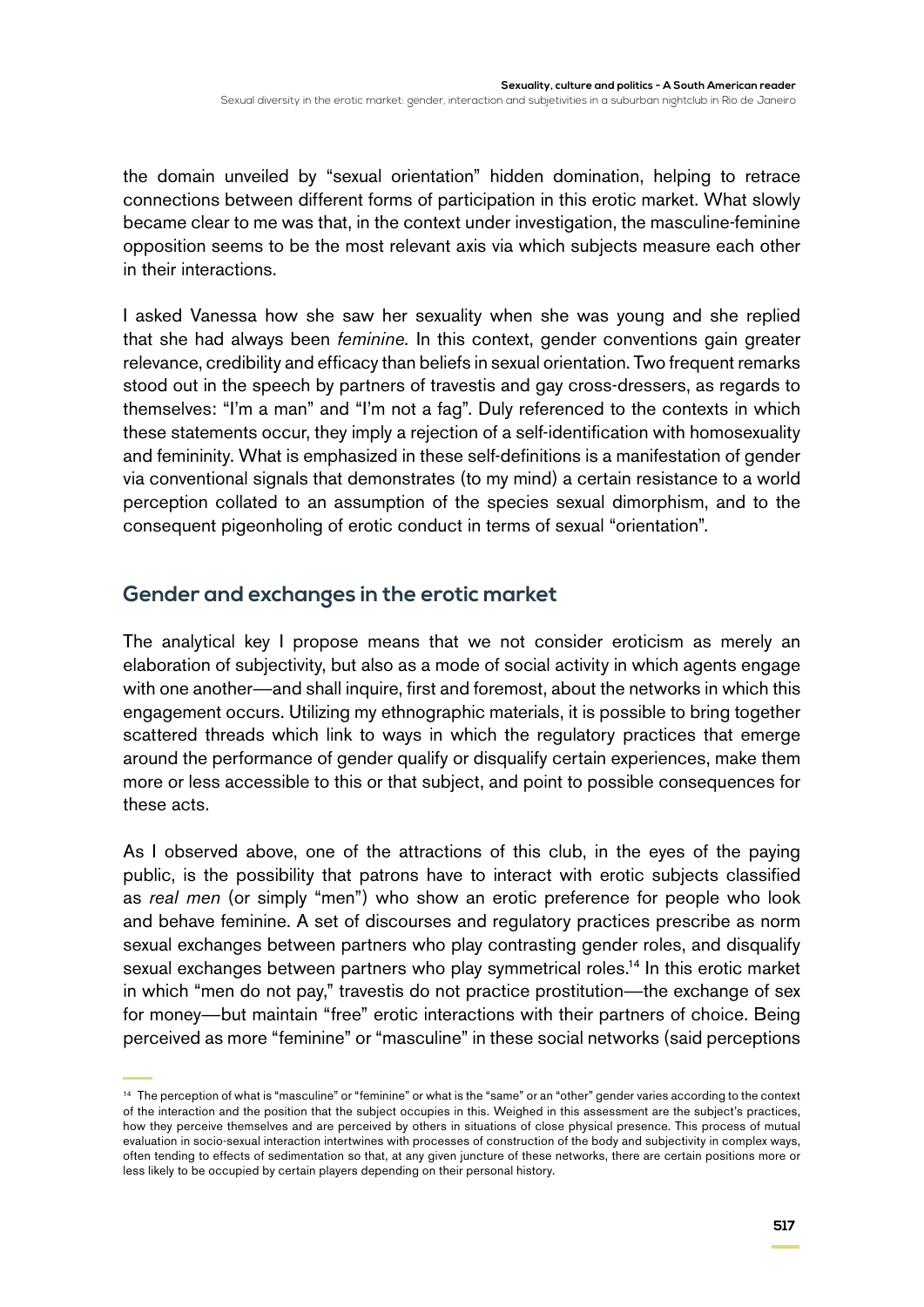being formed by evaluations of clothing, gestures and other bodily practices according to a diffuse set of conventions) supposedly limits one's field of choice in erotic partners and desirable corporeal contacts. This frankly generalized norm regarding sexual behavior galvanize discourses and practices within this circuit of erotic exchanges, operating in such a way that individuals seek to maintain a consistent line of gender performance in the roles that they play at the club. The subjects labeled as "men" in principle only function as a penetrator in erotic interaction. This injunction acts almost as if it were a diacritical marker of gender distinction and the activity of gender demarcation intertwines directly with sexual exchanges, insofar as the strategies of partner selection favor the establishment of erotic interaction between people who play different and contrasting gender roles.

A good many of the subjects referred to as *men* are from 18 to 25 years old, some of whom show up at the nightclub in small groups towards the end of the evening. They are supposedly neighborhood residents returning from [Brazilian] funk parties in the region who come attracted by the possibility of "free" entertainment: not only or necessarily *sex*, but also the possibility of watching porn films shown at the club and having their drinks paid for by other patrons. Their level of education is generally up to a primary school and they work in the informal labor market. Many are represented as working for local drug trafficking networks. The gay cross-dressers are a bit older, in their 20s or 40s, generally claim to have not completed high school and work at jobs not requiring more than basic schooling. The travestis are also more or less in this same age range and often survive economically through prostitution, although some refuse to identify as sex workers. Unlike the *boys*, travestis and cross-dressers come from all parts of the city and from adjacent municipalities such as Itaguaí and Angra dos Reis. There is also a floating population of gays who do not practice cross-dressing, residents of the suburbs, who report having a higher level of education, usually high school or university degrees.

Forms of circulation through the urban environment can be connected to forms of participation in erotic exchanges. The circulation of feminine-performing subjects around the city seems to mirror a dynamic of inter-gender interactions in the nightclub: the "queers" "circulate" and "move" much more than their masculine-performing partners.15 This dynamic of interaction within the club is similar to the strategy of *footing*, as described by Azevedo (2004). This author discusses techniques of "heterosexual" dating established in Brazil at the turn of the nineteenth to the twentieth century, techniques which accompanied the spread of urbanization and have been preserved in smaller cities. Azevedo observes: "when walking alongside other young people, usually hand-in-hand or arm-in-arm, a girl interested in establishing a relationship would see many boys, evaluate them, trying to decipher their outer signs and symbols, comparing them and eventually deciding on one of them" (Azevedo, 2004:90). *Footing* was a

<sup>&</sup>lt;sup>15</sup> Similar interaction dynamics were observed by Terto Jr. (1989) at porn film theater in Rio de Janeiro in the 1980s.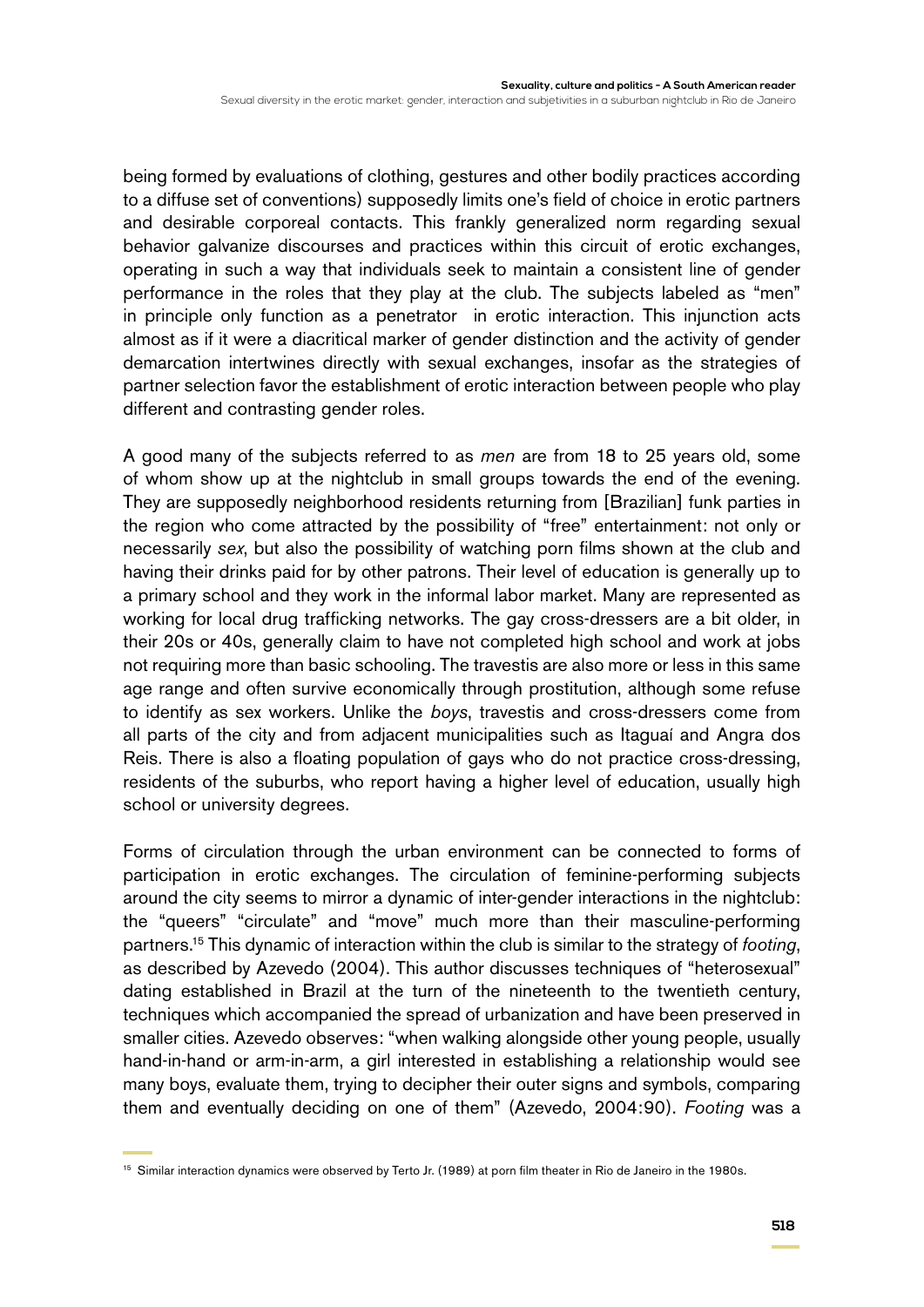practice in which women moved about in a context where the controls of the family network had become relatively more flexible. This allowed women a greater margin of autonomy in selecting partners.

In its sociological aspects, the practice of *footing* can be compared to the movement of subjects who take on different identities in the field of sexual diversity. Once relatively disengaged from their kinship and neighborhood networks, they travel extensively in other circuits, looking for sexual partners. Here we encounter an "organization of clandestine life," as Pollak would have it, distinctively organized by the gender of its participants. Discourses regarding the places of residence of club regulars can be aligned to interactions at the club which revolve around an implicit norm as to how the erotic market functions: in principle, *real men* "spend" less (energy, time, resources) that their sexual partners in obtaining pleasurable experiences.16

The relevant signs of gender presentation that mark the distinction between *men* and the club's paying customers are many. They include: sexual partners "preferences regarding gender;" the motivations at play in erotic interaction; the erotic practices performed in public; as well as other uses of the body, clothing, voice, speech and gesture. In this context, discourses circulate which suggest, for example; that *real men* "only like woman and travesti." The possibility that these *men* can also engage in sexual practices with *gays* is explained as a "need for sex" or in exchange some material benefit (money, beer, or wine):

> There are men who come here after *oti* [alcoholic beverages]. They know that a travesti won't buy it for them, so they ask a *gay* to buy for them and they might even hook up with the *gay*. But they don't like *gays*: they like women or travestis. (Luana, 24 years old, travesti)

Apparently, an additional value is attributed to the sex work that real men engage in. This allows them to expect a material reward from erotic interactions with gays who do not practice cross-dressing. This is explicitly referred to by some of the club regulars, who use metaphors to allude to the "economic" dimension of the exchanges. The financial factor is even higher for those gays who do not practice cross-dressing and who only occasionally frequent the club, given that erotic exchanges between them and the partners of travestis are only considered to be legitimate if mediated by money:

> In order to hook up with one of those guys, you need to make an *investment*: buy him beer, let him tell you his story about how he isn't really gay, about how he likes pussy

<sup>&</sup>lt;sup>16</sup> This norm for sexual behavior seems to impact upon the dynamics of condom-use negotiation: when condoms are employed, presumption of possession and initiative for their use tends to fall on the feminine-performing partners. Condoms (available for 1.00 R\$ (0.50 USD) at the first floor bar) are generally requested by feminine-performing patrons of other patrons likewise classified as female. On several occasions I witnessed a cross-dresser ask another if they had an extra condom to give them. Gay non-cross-dressers were also frequently approached for condoms. Feminine-performing subjects almost unilaterally agree that *real men* would not carry condoms in the club. Various arguments are employed to sustain this presumption.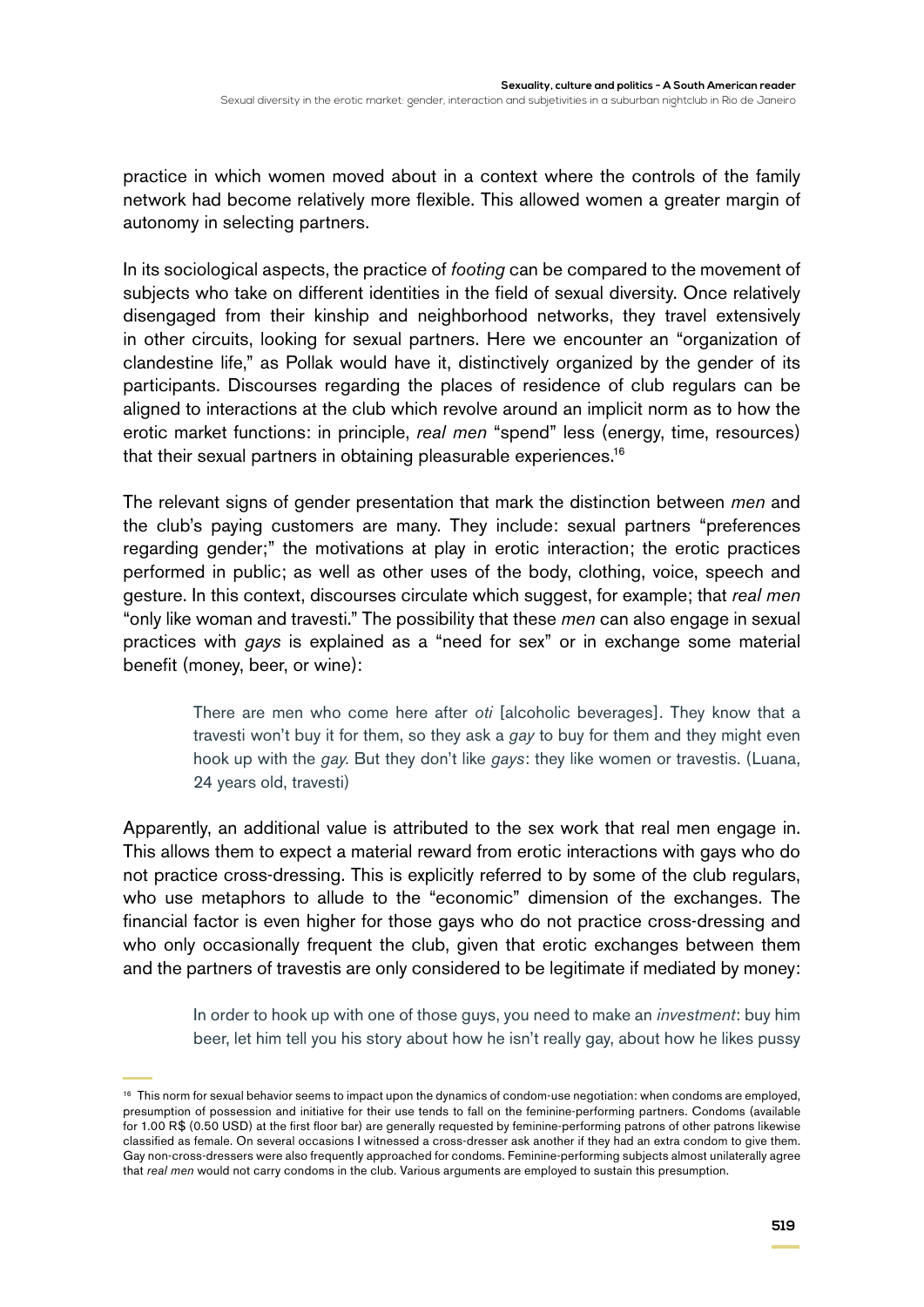and all that. Then you go off with him somewhere else. He's not going to hook up with a gay with everyone watching; he doesn't want to lose face with the travestis […] But if you do it right, there are some of them who'll suck you off for a mere ten bucks (Marcos, non-cross-dressing gay, 30 years old)

Marcos ironically refers here to the rejection of self-identification with homosexuality expressed by the *real men*, seeing it as a convention and not as reality. His views conflict with those expressed by many others in the club, for whom other factors (interest in money or drinks, or the need for sex) more or less efficiently explain this sort of conduct on the part of *real men* without calling into question their gender. In the eyes of the travestis and cross-dressers, the masculinity of a *man* is not necessarily damaged by his engaging in sexual practices with a *gay* whose performance is classified as masculine. This mode of interaction demands some sort of justification, however. There is always the possibility that the masculinity exercised by a *man* is questioned by an imputation of conduct incompatible with his gender performance. The *man* thus risks *losing face* [*perder o moral*] and having his status degraded. In this space of erotic interaction, uses of the body are subject to continual and mutual evaluation. The information that circulates regarding encounters between this or that actor is managed and has repercussions regarding how a particular actor is "seen" in the field. Public erotic performance is crucial for this evaluation.<sup>17</sup>

It is an interesting paradox that the practices of "consumption" by *real men* (who obtain money, drinks, entertainment and enjoyment for the sexual work they perform in this erotic market) confers them prestige, consolidating their masculinity. Implicit in this paradox is something that can help us link seemingly unconnected events and discourses: the equivalence between erotic flows and flows of prestige. Showing erotic attraction for subjects who express feminine mannerisms and appearances capitalizes the *men's* masculinity in such a way that the travestis (who practice prostitution in other contexts) can establish erotic exchanges with these men without financial involvement. Meanwhile, non-cross-dressing gay men (supposedly less desirable partners) need to offer some type of material reward in order to engage in erotic exchanges with the *real men*. Far from representing a universal equivalent for exchange relations, money operates as a sign marked by gender, gaining its significance in the context in which the interaction is triggered and expressing recognition of the masculine status that a *real man* displays.

Clothing, mannerisms, an erotic preference for "feminine" partners and an exclusively active role in sex are juxtaposed as marks of a masculinity that repeats and refers

<sup>&</sup>lt;sup>17</sup> I do not mean to imply that more private sexual encounters are irrelevant to other club patrons. However, in this network of "relatively clandestine behavior," a distinction can be made between *hypovisible* and *hypervisible* encounters: between practices conducted in relative discretion and those that are publicly ostensive. A hypovisible act can reverberate in the public sphere, and be subjected to the same play of interpretations as a hypervisible act. Information that achieves a certain degree of repercussion, however, is invested with greater weight and density in terms of the gender assignment of those involved.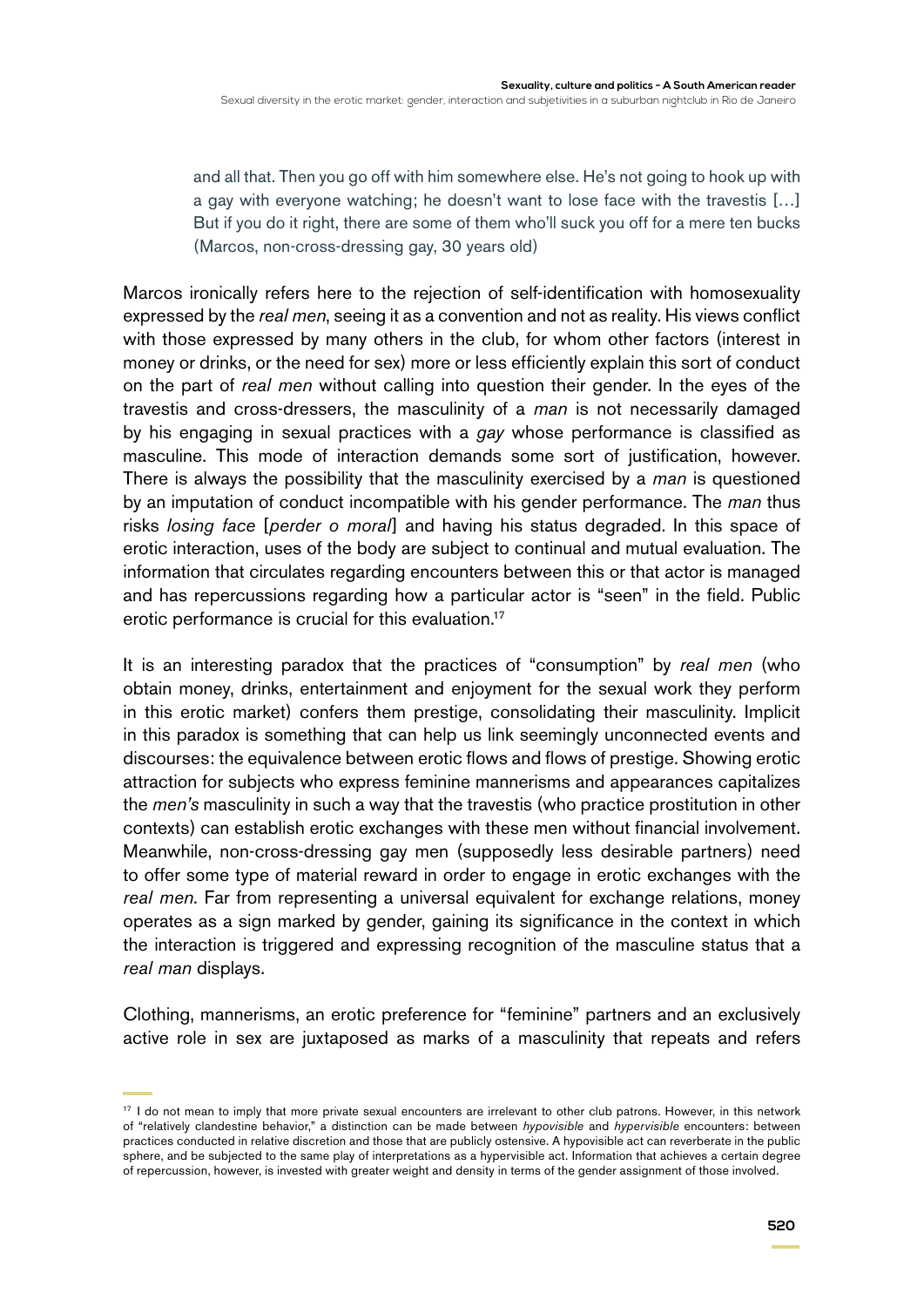to itself, that is anchored in a normative representation of *men* and *queers* [*bicha*] as discontinuous entities—in spite of the fact that these attributions might not be unequivocally clear, or stable.<sup>18</sup> In this context, erotic exchanges and other social interactions (which always refer to chains of gender conventions) impact heavily on processes of construction of the self. In other words, relationships with others hold significant weight on one's relationship with oneself. An example of the impact of interpersonal relationships on the development of sexual careers is the story of Lúcia, a 19 year old cross-dresser. This youth, who self-identifies as gay in spite of her use of a female name in presenting herself, claims to have begun receptive anal sex at 14 years of age with someone from her own sociability network. In Lúcia's words, this was a period in her life time when "I was a *boy*" and "I still thought I was a man." Lucia says that "I only discovered I was *gay*" three years after her sexual initiation, when she befriended travestis:

Leandro: And when did you start going out with men?

Lúcia: Ah, that was back when I was a *boy*.

Leandro: Do you remember how old you were then?

Lúcia: Ah, I was a kid, I was 14.

Leandro: And how did it happen?

Lúcia: I had this friend, right? A buddy. We hooked up.

Leandro: How so, "hooked up"? What did you do?

Lúcia: He fucked me, right? We were like, wow! We went out with the girls, kissed them on the mouth and then in the wee hours of the morning, he'd want to cum and there I was… I didn't like it much at first, but I ended up liking it.

Leandro: And at that point, how did you define your sexuality?

Lúcia: Back then I still thought I was a man. I only found out I was gay after I began to get to know the travestis in the neighborhood, some three years later.

<sup>18</sup> The discontinuity between *men* and *queers* is reiterated in various ways in the club, but particularly by the asymmetric application of a transformational principle. As the native rhetoric has it, a subject who is recognized as a *man* can, at a later point in their trajectory, become a *queer.* This rhetoric might suggest some level of continuity between *men* and *queers*. Such a transmutation, however, is non-reversible: it is not considered possible for a *queer* to become a *man*. The idea that a person can *become a queer* exists side by side with the idea that this particular person was *always queer*. In this case, the transformation only reveals in that particular person a *feminine nature* that is supposedly missing in *real men*. The classificatory activity of differentiating between *real men* and *queers that look like men* through the interpretation of the signals offered in interaction continuously materializes the discontinuity between a polymorphous and contradictory femininity and a supposedly unequivocal, clear and distinct masculinity.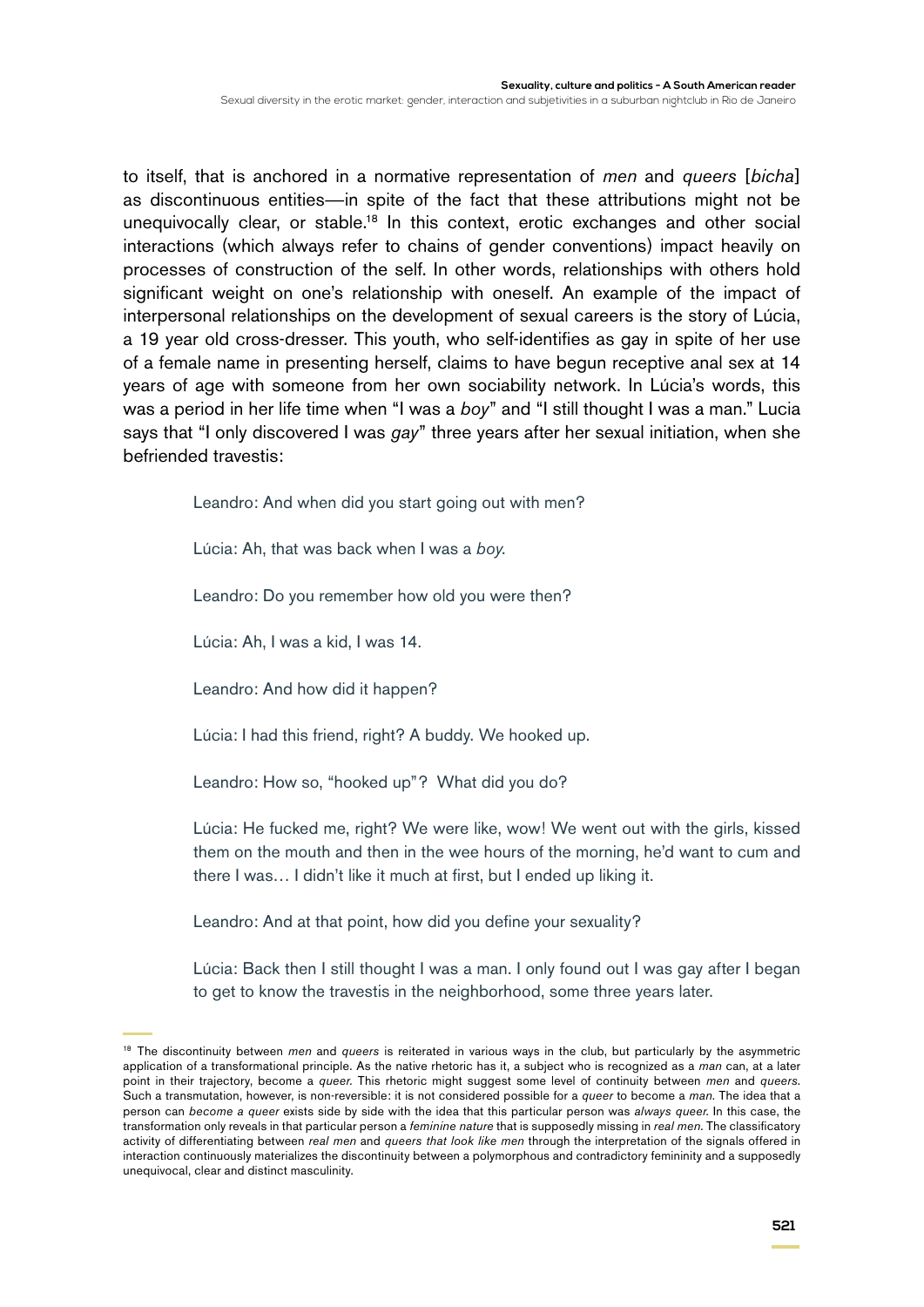Leandro: And how did you become friends with these travestis? Lúcia: I thought they were pretty, right? They had hair, tits, ass… I got horny with men and there where I lived a man would never want to be with another men, only with women or travestis. So the travestis saw that I had this girly side and they said, "Kid, come here" and they started teaching stuff. They showed me all of this [gestures with his arm, taking in the nightclub].

Leandro: How did they teach you?

Lúcia: Like, the first time I dressed up [as a woman]. It was to come here. I came twice in my regular clothes and I didn't hook up with anyone. No one wanted me. So I let them dress me up the next time I went.

Leandro: How was it?

Lúcia: It was shameful and it made me shake so bad I can still remember it today [laughs]. They painted me up, loaned me a wig, a skirt… My friend thought I was going to become a travesti, but I was afraid. You need to be perfect to do that… And just imagine: how do you go look for a job, afterwards?

Lúcia's story suggests that her construction of herself was strongly affected by what she perceived as a need to adapt to the erotic market ("where I lived a man would never want to be with another men"), according to the evaluation of her performance as "feminine" by the network of her travesti friends and her acceptance of this evaluation. It also points to the relevance conferred to the expression of femininity as a strategy for obtaining partners within the travesti erotic market. The nightclub's patrons are relatively sensitive to the conventional character of the gender signs employed in the club and to the interpersonal play of evaluations to which these signs are subjected—however conventional, this does not make these signs any less "real". The adoption of feminine clothing and names by cross-dressing gays, for example, is on some level pertinent to a specific modeling of subjectivity as "feminine"; but it also expresses strategies to adequate to the norms of the travesti erotic market, which allows them to circulate and compete within it:

> The first time I went dressed as a *boy* and I didn't hook up with anyone. The second time I put on a wig, but I was wearing jeans and a t-shirt, and this man called me "princess," "my queen", "my goddess".... You don't even have to dress yourself up much to get men here; you just have to give them a sign that you're queer. Let your hair grow a little long, and you'll pick up all you want. Because if you're dressed like a *boy*, he'll think you're a man like him and he won't want to have anything to do with you. (Sandra, 32 year old *crossdresser*)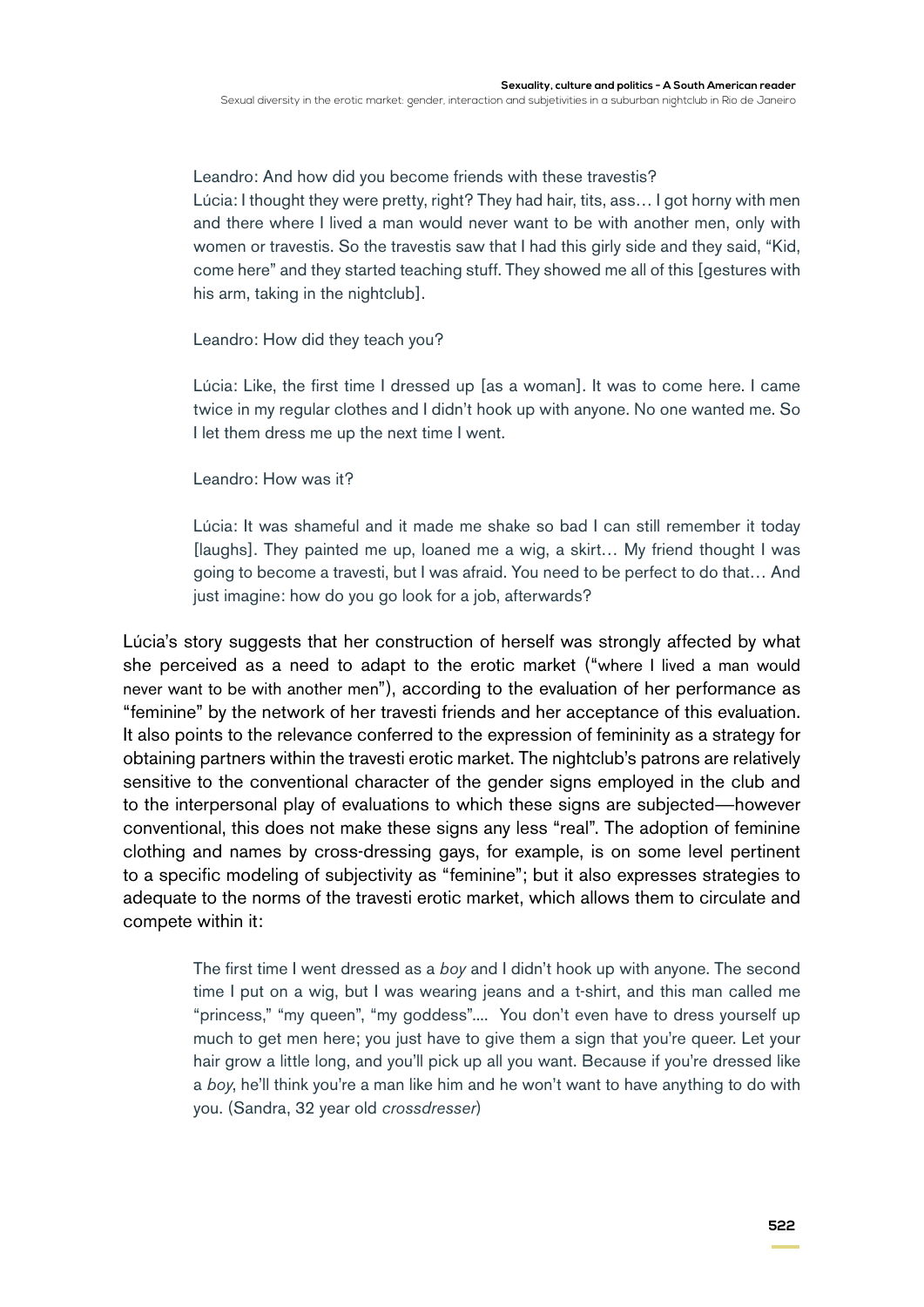A subject who "is" *queer* must "give a sign" of this: present their erotic preferences in a clearly recognizable fashion in order to participate in the erotic market that constitutes the *queer* body and subjectivity. These signs and acts are not considered to either mask or constitute the subjectivity of the person: they simply *signify* in public interactions. In a similar fashion, acts and signs deemed appropriate of the masculine gender will be taken as marks of masculinity pointing towards *real men*, except in those cases where masculine pretensions externalized by a specific subject are questioned. It is the preservation of this arrangement of markers that guarantees the intelligibility of genders in this context, which is constructed as a set of regulatory practices that make certain modes of interaction the focuses of intense repudiation.19

Many of the club's patrons also claim that, in the absence of more desirable partners, *men* opt to receive oral sex from subjects who would not be their first preference. This belief appears in the discourses of club patrons as "liking to cum inside" or "not liking to cum outside."<sup>20</sup> In order to illustrate this point, I can cite the words of a non-crossdressing gay who is an occasional patron of the club: "Here, men like travestis and gays are never going to be the main dish. But when *xepa*<sup>21</sup> time rolls around, they'll eat whatever's at hand. It's natural selection".

The metaphors of "xepa" and "natural selection" point to a dynamic at the level of interpersonal interaction. Many times during my fieldwork I noticed that the flow of young *men* coming into the club seemed to intensify around three in the morning, precisely the time that many of the travestis and cross-dressers were leaving.<sup>22</sup> During this period I would repeatedly observe group sex practices, engaged in by multiple *men* and partners which were inferior in terms of the *mens*' stated esthetic taste.

I would like to end by describing a scene that I registered in my field diary in August 2005, which illustrates the collective scrutiny that erotic interactions established in these networks are subjected to. The episode in question drew my attention at the time because it occurred outside of the territories that are usually reserved for sex among the club's patrons.

<sup>19</sup> An event representative of these regulatory devices occurred in one of the dark corners of the club, when a *travesti* and a cross-dresser engaged in anal sex with the latter penetrating the former. Towards the end of the night, I observed that a "fight" was taking place in the club's exit area. The travesti who had participated in the earlier sexual scene was grabbed by the hair and being punched in the head by another, who shouted: "You bitch! You gave it up to that little gay! You're gonna get beat until you learn how to be a queer!" The victim barely resisted timidly, begging the aggressor to stop while everyone else watching the scene laughed. The episode shows how behaviors that compromise the legibility of genders in that context are subjected to regulatory practices which attempt to preserve the apparent stability of dominant norms.

<sup>&</sup>lt;sup>20</sup> These expressions appear in the discourses of several club patrons, who claim that men prefer to ejaculate via oral or anal sex than through masturbation.

<sup>&</sup>lt;sup>21</sup> A local slang term, "xepa" designates the end of a street fair, when perishable products are liquidated at prices significantly lower than regular.

<sup>22</sup> It is possible that these variation in the supply of available partners for *men* during the course of an evening impact upon the dynamics of selection. Once travestis leave, *gays* become eligible sex partners and may try competing in the travestis' erotic market. However, this type of erotic interaction seems to be rare in public spaces and its occasional occurrence seems to be perceived as relatively "scandalous" by many patrons.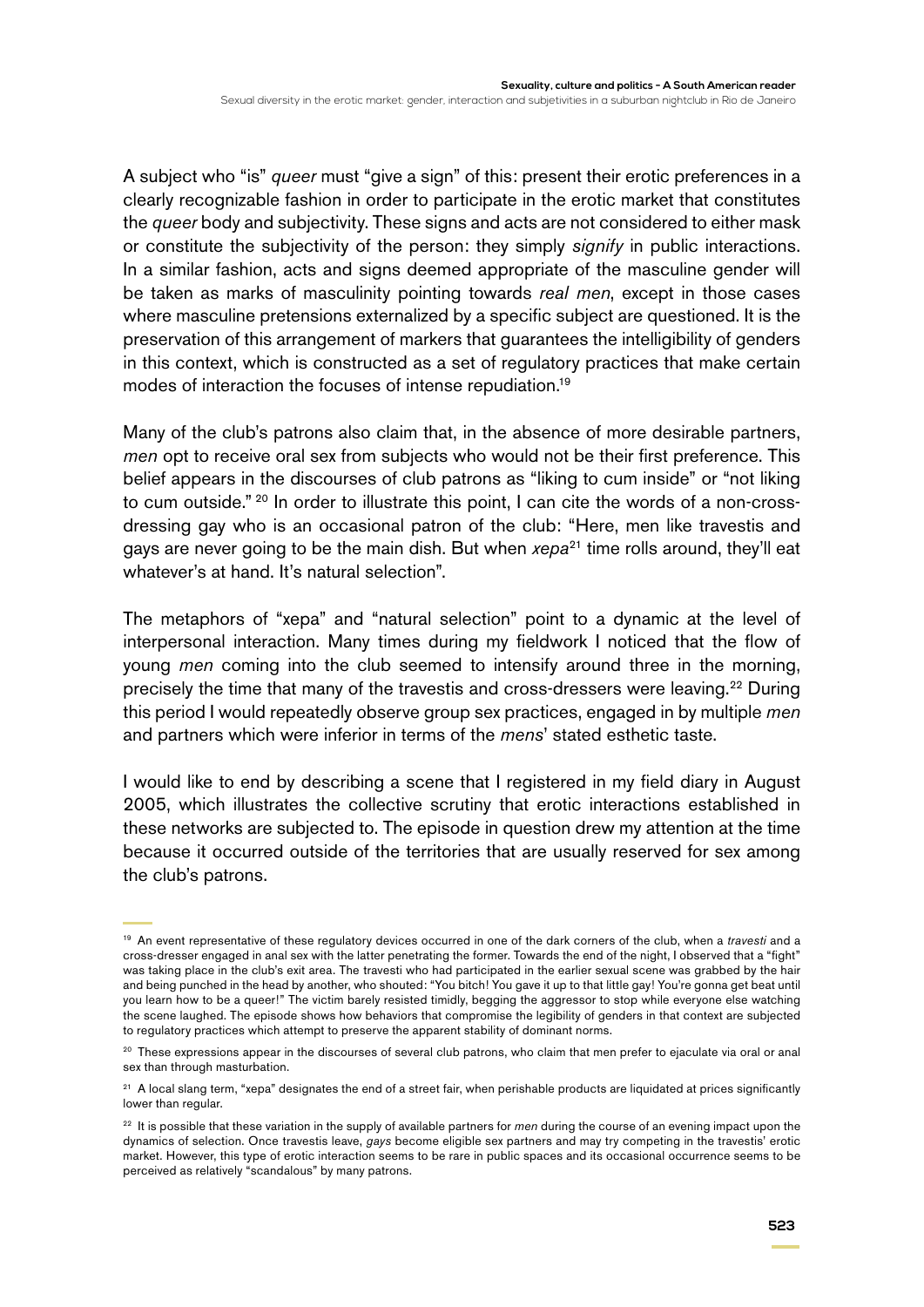Around three in the morning, a group of three youths entered the club, dressed in t-shirts and Bermuda shorts. The youths were about 18 years old and were thin and muscular. They stationed themselves on the first floor dance area, near the bar and, in the midst of intense corporeal interaction and gesticulation (involving low laughter, elbows to the ribs, light punches and arms lightly placed around one another's shoulders), they observed the scene. Their eyes flicked alternatively from the homosexual erotic videos being displayed on the club's T.V.s to the dance floor, where they watched a group of travestis dancing to Brazilian funk music. Finally, one of the *men* moved away from the group and went into the door-less bathroom next to the dance floor. I noted that he took quite a while to return, so I changed my angle of vision in order to see into the bathroom. The youth was leaning back against the wall, near the bathroom entrance—perfectly visible from the dance floor—being fellated by a cross-dresser who was crouched down in front of him. The cross-dresser was slightly obese, apparently 30 years old, wearing a tight baby-doll night gown and exaggerated, smeared make-up, with her relatively short hair pulled back by a hair band. A few instants later, one of the other young *men* approached the bathroom doorway and saw what was going on. He immediately called out to a third member of the group, waving him over with his hand. Both youths stood in the doorway, observing the scene and laughing. The first member of the group invited the other two to join in, waving them over while cackling loudly. Meanwhile, the crossdresser continued to fellate him.

The migration of the group towards the bathroom attracted the attention of other club patrons, whose reactions seemed of note. Some of the travestis on the dance floor watched the scene with an air of perplexity or indignation: wrinkled foreheads, hard looks, one or another with their mouths open. A cross-dresser who happened by the doorway crossed their arms and put on an air of disapproval, turning quickly to the stairs leading to the second floor. Two youths of apparently masculine appearance, sitting on wooden stools on the other side of the dance floor and facing the bathroom, watched the scene and laughed, commenting to each other. A travesti walked by, peered into the bathroom, made a sour face and quickly moved away.

After a while, the two young members of the group watching the scene began to masturbate. The first youth, who was in a certain fashion directing the scene, grabbed the cross-dressers' hands and pushed her away from himself and towards one of the other youths, offering her up, all the while laughing loudly. The three youths then took turns receiving oral sex from the cross-dresser, until the first one ejaculated and the other two tucked their penises back into their bermudas. The first youth then walked off towards the club's exit. "You two had better hurry up," he exclaimed over his shoulder. "Do it quick or I'll leave you here." The other two youths then went up the stairs to the second floor.

I briefly discussed what had happened with a travesti who had witnessed the scene from the dance floor and had demonstrated disapproval, along with other club patrons.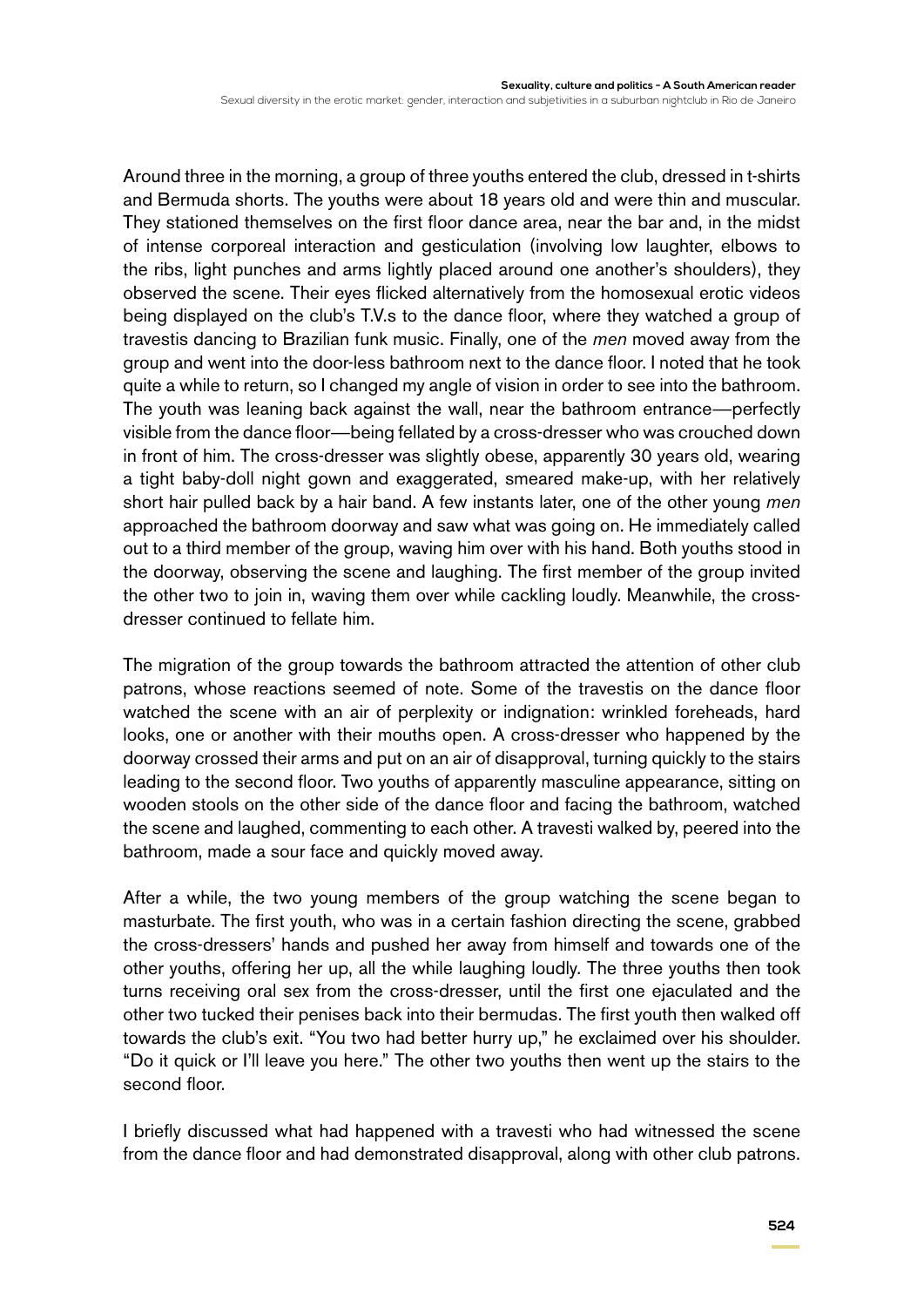Her comment was that "in their hurry to *cum*, *men* will *do anything.*" In other words, she was saying that they would engage in sexual activities with partners who were not their preferential choice. Similar events occurred repeatedly in the dark corners of the club after a certain point in the evening. The assumptions implied in the scene, which would be reinforced in a series of like situations, state that *men* prefer women and travestis. Erotic interactions established with other sorts of sexual personages in the club seem to be legitimated as long as they occur towards the end of the evening, when the dynamic of supply and demand of sexual partners within the club begins to change. These discourses regarding *men's* sexual conduct can be linked to Vanessa's comments regarding the "heterosexuality" of the travestis who "fuck" homosexuals "for money." By referring to factors other than desire as a motivation and justification for these erotic interactions between subjects who do not clearly perform genders judged to be the opposite of one another, the coherence of gender within this context of interaction is maintained, even when the anatomical-physiological sex of the participants is relatively stripped of meaning.

## **Conclusion**

I would like to conclude by pointing out that the erotic exchanges established in this social space appear to be significantly impacted by the style of participation an individual adopts in the erotic market. This intertwines directly with the gender performances individuals engage in. Although the conduct of those club patrons referred to as *real men* may not be adequately measured by the norm of sexual orientation, normative prescriptions regarding preferences of gender do indeed impact upon it. For the *men*, having one's performance evaluated as *feminine* implies a loss of status which, in turn, translates to lesser access to sex, drinks, or money within these networks. In this normative level, the value attributed to the sexual activities of *real men* tends to be inversely proportional to their femininity. To be a *real man*, one must exhibit public erotic attraction for people whose appearance and gender performance is feminine. This practice accrues prestige and erotic value for *real men*, within these networks. This fact helps us to understand, for example, the recurrent practice of public group sex between one travesti or cross-dresser and multiple, masculine performing, partners.

In this we find one of the paradoxes of erotic exchange within this context. It is true that *real men's* sexual performance tends to be endowed with intense erotic value, which (in theory at least) makes it possible for them to engage in sexual activities with a great number of partners and which brings them a series of benefits in terms of material goods and money given over to these *men* in exchange for sex. However, these men are inserted in the position of desirable subject-object *through* their circulation in the network of partners, precisely by being recognized as a potential partner for feminine persons. This state of affairs also allows us to understand why, in many cases of "public sex," these men occasionally select partners who are situated as esthetically inferior in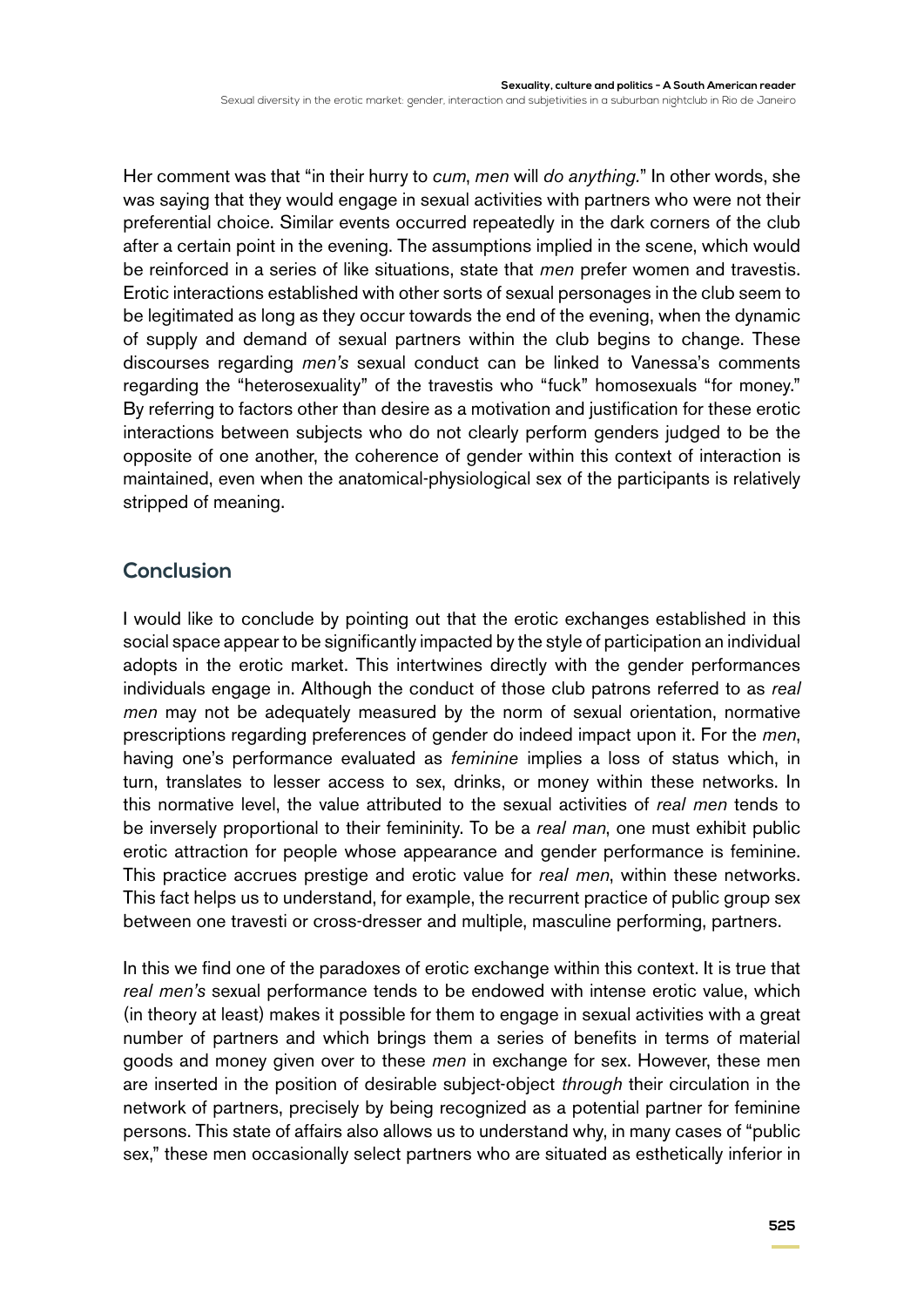the hierarchy of choice (the case of the "xepa") and why these "agrammatical" choices are met with a certain degree of tolerance. In both cases, the explanation mobilized is that masculine *men* "need" sex. It is possible that *men's* intense worries over the risk that they might become feminized is also linked to tactics to preserve the volatile erotic capital associated with masculinity in this erotic market. Analytically, the subjects who participate in this market do not exist prior to the exchanges conducted within it, but are in fact sedimented by the exchanges themselves. This not only applies to the careers sedimented through the succession of certain events, but also in a more radical sense: each situation in which the subjects participate reiterates or destabilizes their position as a subject in the erotic market.

The ethnographic arguments above justify two objections about the normativity operating at the logic of "sexual orientation." First of all, in the networks studied, the subjects' sexual conduct is not measured according to their attraction towards one or another "sex," but by an attraction to certain gender performances. The relevance of the anatomical-physiological substrate of sex is repudiated in favor of a classificatory play which appears (at least to this ethnographer) as much more dynamic and, in some ways, subversive of, the social fiction that "sex" is more materially real than "gender". On the other hand and from an analytical perspective, these performances appear as arbitrary conventions that demand an intense amount of work to sustain their material effects. From the point of view of the subjects themselves, they tend to be lived as a reality that does not contain flagrant contradictions and which thus challenges our capacity to understand the phenomena in question. It is my hope that this article has been able to present some questions regarding these paradoxes that might feed further debate regarding exchanges within erotic markets through comparison with other ethnographic contexts.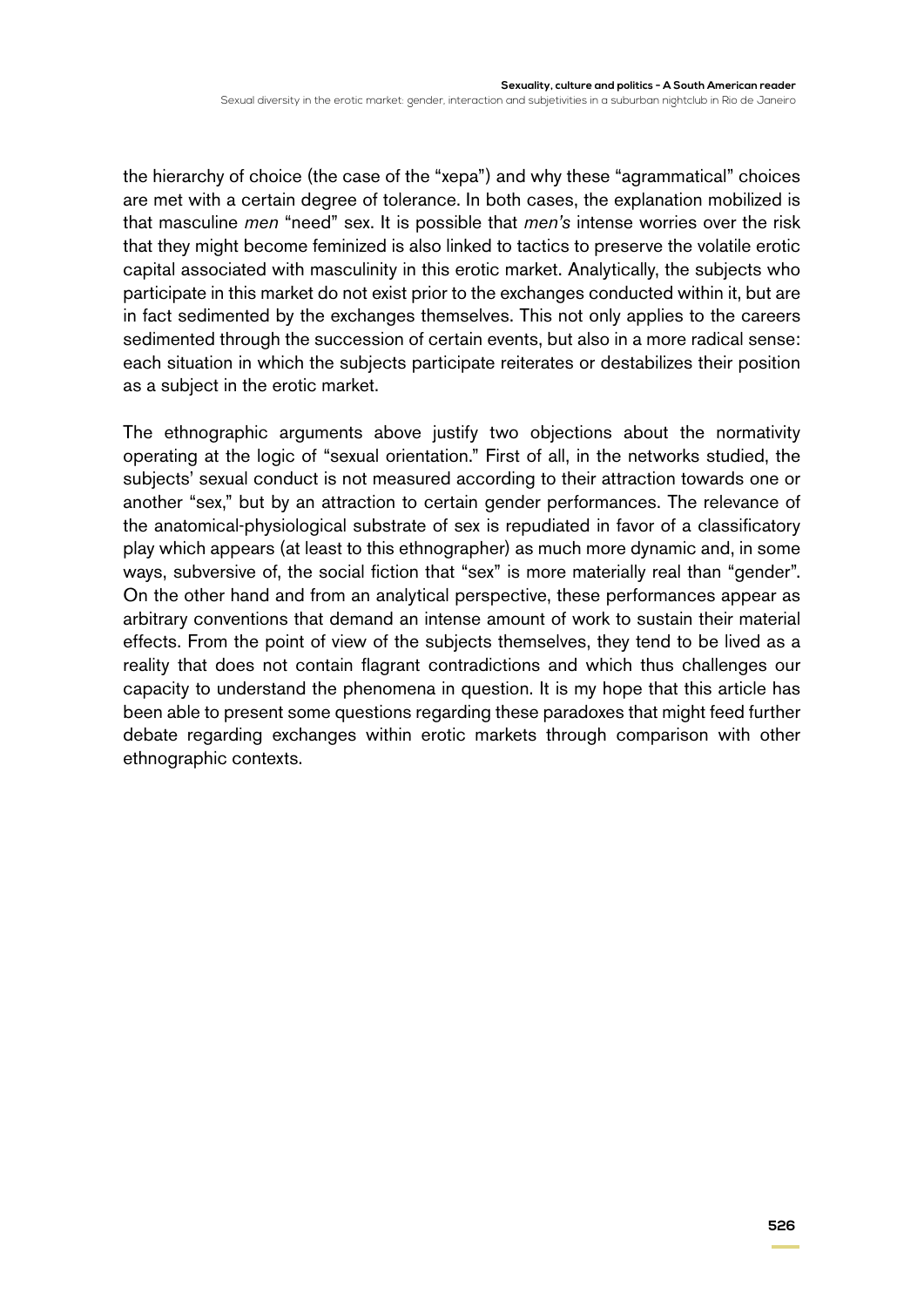### **References**

AZEVEDO, T. 2004. As regras do namoro à antiga. In: AZEVEDO, T. *O cotidiano e seus ritos: praia, namoro e ciclos de vida.* Recife: Massangana, Pp. 69-246.

BUTLER, J. 1993. *Bodies that Matter: on the Discursive Limits of "Sex".* New York: Routledge.

CÂMARA, C. 2002. *Cidadania e orientação sexual: a trajetória do grupo Triângulo Rosa.* Rio de Janeiro: Academia Avançada.

CAMPBELL, C. 1995. *The Romantic Ethic and the Spirit of Modern Consumerism*. Oxford, Blackwell.

\_\_\_\_\_\_\_\_\_\_\_\_\_\_\_\_. 2006. Eu compro, logo sei que existo: as bases metafísicas do consumo moderno. In: BARBOSA, L. & C. CAMPBELL. Cultura, consumo e identidade. Rio de Janeiro: FGV. Pp. 47-64.

COSTA, J. F. 1996. O referente da identidade homossexual. In: PARKER, Richard & R. BARBOSA (Eds.). *Sexualidades brasileiras.* Rio de Janeiro: Relume-Dumará/ABIA: IMS/UERJ, Pp. 63-89.

DUARTE, L. F. D. 1999. O império dos sentidos: sensibilidade, sensualidade e sexualidade na cultura ocidental moderna. In: HEILBORN, M. L. (Ed.). *Sexualidade: o olhar das ciências sociais.* Rio de Janeiro: Jorge Zahar.

\_\_\_\_\_\_\_\_\_\_\_\_\_\_\_\_\_\_\_\_\_\_\_. 2004. "A sexualidade nas ciências sociais: leitura crítica das convenções". In: PISCITELLI, A.; M. F. GREGORI & CARRARA, S. (Eds.). *Sexualidade e saberes: convenções e fronteiras.* Rio de Janeiro: Garamond, p. 39-80. [English translation in this volume]

FOUCAULT, M. 1980. Introduction. In: FOUCAULT, M. *Herculine Barbin: being the recently discovered diary of a nineteenth-century French hermaphrodite.* New York: Pantheon.

FRANÇA, I. L. 2006. *Cercas e pontes: o movimento GLBT e o mercado GLS na cidade de São Paulo.* Master's dissertation Antropology. School of Philosophy, Letters and Humanities, Universidade de São Paulo – USP.

FRY, P. 1982. *Para inglês ver*. Rio de Janeiro: Zahar.

GAGNON, J. H. 2004. Gender Preference in Erotic: The Kinsey Scale and Sexual Scripts (1990). In: GAGNON, J. H. *An Interpretation of Desire: Essays in the Study of Sexuality*. Chicago: University of Chicago Press, Pp. 99-129.

GOFFMAN, E. Asylums. 1961. *Essays on th Social Situation od Mental Patients and Other Inmates.* New York: Anchor Books.

HEILBORN, M. L. 1999. Construção de si, gênero e sexualidade. In: HEILBORN, M. L. (Ed.). *Sexualidade: o olhar das ciências sociais.* Rio de Janeiro: Jorge Zahar.

LACQUEUR, T. W. 1990. *Making Sex: Body and Gender from the Greeks to Freud.* Cambridge, MA: Harvard University Press.